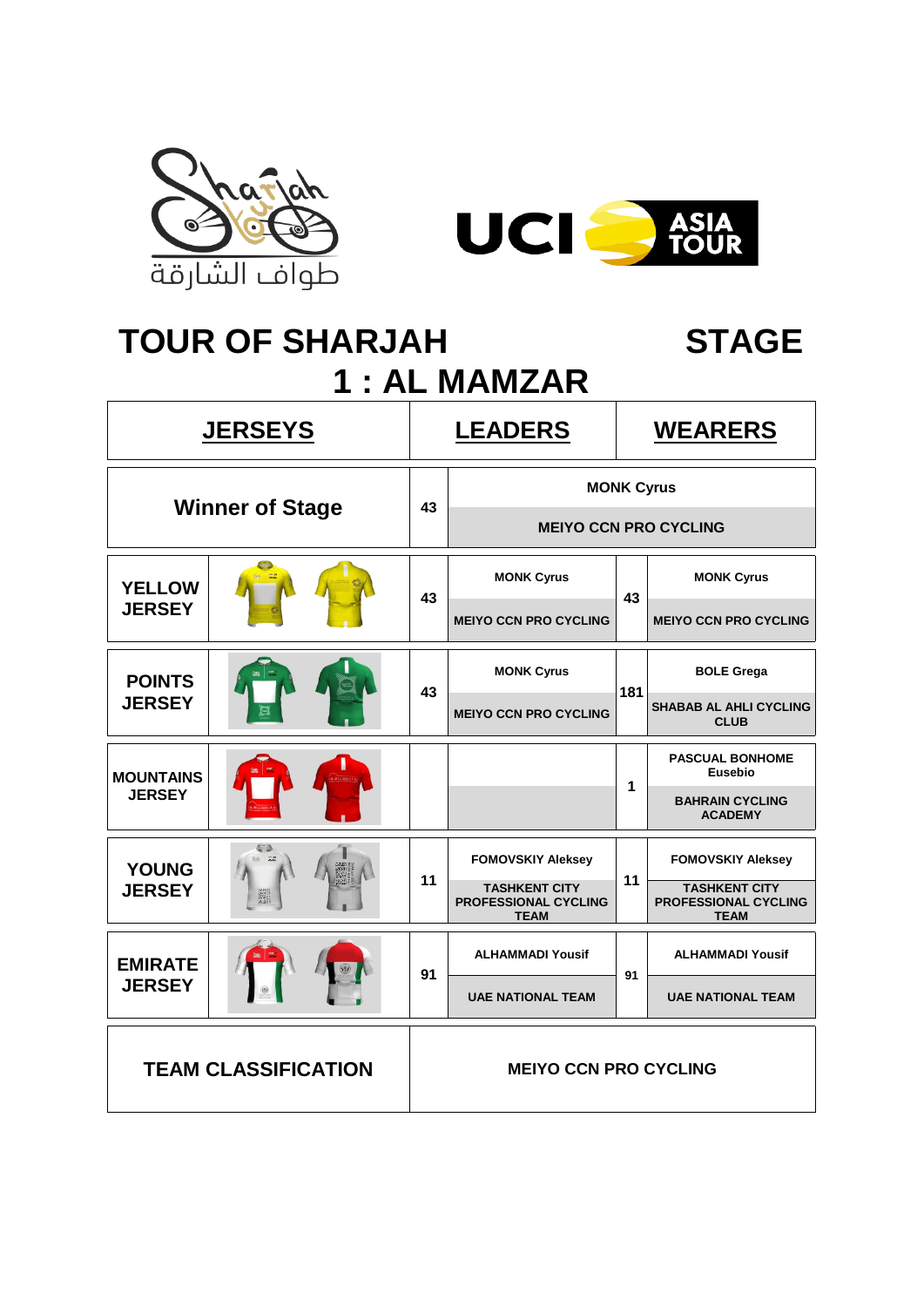

## **CLASSEMENT DE L'ETAPE STAGE CLASSIFICATION**

## AL MAMZAR



**Etape - Stage :** 1

**Distance :** 8.86 km

**Moyenne - Average :** 46.976km/h

**Date :** 28/01/2022

**Organisateur - Organiser :** Sharjah Sport Council

**Epreuve - Race :** TOUR OF SHARJAH

| Rang<br>Rank   | Dos.<br><b>Bib</b> | UCI ID      | <b>NOM Prénom</b><br>Last name First Name | Equipe<br>Team                 | Nat.<br>Nat. | Temps<br>Time | Ecart<br>Gap | Bonif.<br>Bon. | Pen. |
|----------------|--------------------|-------------|-------------------------------------------|--------------------------------|--------------|---------------|--------------|----------------|------|
| $\mathbf{1}$   | 43                 | 10011137806 | <b>MONK Cyrus</b>                         | MEIYO CCN PRO CYCLING          | <b>AUS</b>   | 11'18"98      |              |                |      |
| $\overline{2}$ | 181                | 10002833188 | <b>BOLE Grega</b>                         | SHABAB AL AHLI CYCLING C       | <b>SLO</b>   | 11'22"33      | 03"35        |                |      |
| 3              | $\mathbf{1}$       | 10037772891 | PASCUAL BONHOME Eusebio                   | BAHRAIN CYCLING ACADEM         | <b>ESP</b>   | 11'24"08      | 05"10        |                |      |
| $\overline{4}$ | 42                 | 10009778186 | <b>THOMAS Ryan</b>                        | MEIYO CCN PRO CYCLING          | <b>AUS</b>   | 11'30"56      | 11"58        |                |      |
| 5              | 51                 | 10009173756 | SAINBAYAR Jambaljamts                     | TERENGGANU POLYGON CY          | MGL          | 11'33"17      | 14"19        |                |      |
| 6              | 206                | 10049512622 | <b>ELKOURAJI Mohcine</b>                  | AL SHAFAR JUMEIRAH CYCLI       | <b>MAR</b>   | 11'34"58      | 15"60        |                |      |
| 7              | 11                 | 10045958075 | * FOMOVSKIY Aleksey                       | TASHKENT CITY PROFESSIO        | <b>UZB</b>   | 11'35"75      | 16"77        |                |      |
| 8              | 13                 | 10064384035 | * BOCHAROV Dmitriy                        | <b>TASHKENT CITY PROFESSIO</b> | <b>UZB</b>   | 11'39"82      | 20"84        |                |      |
| 9              | 154                | 10055923817 | * ED-DOGHMY Achraf                        | MOROCCO NATIONAL TEAM          | MAR          | 11'40"18      | 21"20        |                |      |
| 10             | 143                | 10015589294 | * MANSOURI Hamza                          | ALGERIA NATIONAL TEAM          | ALG          | 11'40"67      | 21"69        |                |      |
| 11             | 33                 | 10108445071 | <b>MIDEY Valentin Fabien Rene</b>         | ROOJAI CYCLING TEAM            | <b>FRA</b>   | 11'41"19      | 22"21        |                |      |
| 12             | 91                 | 1001092508  | ALHAMMADI Yousif                          | UAE NATIONAL TEAM              | <b>UAE</b>   | 11'42"91      | 23"93        |                |      |
| 13             | 151                | 10049524241 | KHAFI Oussama                             | MOROCCO NATIONAL TEAM          | <b>MAR</b>   | 11'43"62      | 24"64        |                |      |
| 14             | 221                | 10122295762 | <b>HAMZA Yacine</b>                       | <b>DUBAI POLICE</b>            | <b>ALG</b>   | 11'44"65      | 25"67        |                |      |
| 15             | 96                 | 10098789834 | * ALMUTAIWEI Mohammad                     | UAE NATIONAL TEAM              | <b>UAE</b>   | 11'48"77      | 29"79        |                |      |
| 16             | 26                 | 10014871696 | <b>BATSAIKHAN Tegshbayar</b>              | FEREI MONGOLIA DEVELOP         | MGL          | 11'49"78      | 30"80        |                |      |
| 17             | 232                | 10008684918 | MANSOURI Abderahmane                      | YASI TEAM                      | <b>ALG</b>   | 11'50"07      | 31"09        |                |      |
| 18             | 64                 | 10046019309 | * FOLTAN Adam                             | DUKLA BANSKA BYSTRICA          | <b>SVK</b>   | 11'50"62      | 31"64        |                |      |
| 19             | 74                 | 10005675692 | <b>ASADOV Elchin</b>                      | SAKARYA BB PRO TEAM            | AZE          | 11'50"98      | 32"00        |                |      |
| 20             | 155                | 10014500773 | SABBAHI El Houcaine                       | MOROCCO NATIONAL TEAM          | <b>MAR</b>   | 11'52"96      | 33"98        |                |      |
| 21             | 73                 | 10004599396 | KONONENKO Mykhaylo                        | SAKARYA BB PRO TEAM            | <b>UKR</b>   | 11'53"08      | 34"10        |                |      |
| 22             | 36                 | 10061297718 | MUHAMMAD Danieal Haikkal                  | ROOJAI CYCLING TEAM            | MAS          | 11'53"13      | 34"15        |                |      |
| 23             | 52                 | 10008665821 | <b>BUDIAK Anatolii</b>                    | TERENGGANU POLYGON CY          | <b>UKR</b>   | 11'53"90      | 34"92        |                |      |
| 24             | 201                | 10007863246 | <b>ABELOUACHE Essaid</b>                  | AL SHAFAR JUMEIRAH CYCLI       | <b>MAR</b>   | 11'54"07      | 35"09        |                |      |
| 25             | 44                 | 10007461708 | <b>BOGDANOVICS Maris</b>                  | MEIYO CCN PRO CYCLING          | LAT          | 11'54"72      | 35"74        |                |      |
| 26             | 6                  | 10013853196 | <b>HJORTH Jonas</b>                       | BAHRAIN CYCLING ACADEM         | <b>NOR</b>   | 11'55"37      | 36"39        |                |      |
| 27             | 236                | 10122256053 | MANSOURI Oussama                          | YASI TEAM                      | <b>ALG</b>   | 11'56"42      | 37"44        |                |      |
| 28             | 92                 | 1001092710  | ALMANSOORI Ahmed                          | UAE NATIONAL TEAM              | <b>UAE</b>   | 11'57"74      | 38"76        |                |      |
| 29             | 202                | 10008659959 | AIT EL ABDIA Anass                        | AL SHAFAR JUMEIRAH CYCLI       | <b>MAR</b>   | 11'58"29      | 39"31        |                |      |
| 30             | 3                  | 10054782146 | * NASER Ahmed                             | BAHRAIN CYCLING ACADEM         | <b>BRN</b>   | 11'58"35      | 39"37        |                |      |
| 31             | 152                | 10016178065 | EL ARBAOUI Adil                           | MOROCCO NATIONAL TEAM          | MAR          | 11'59"06      | 40"08        |                |      |
| 32             | 214                | 10121654350 | ALDAHMANI Amer                            | TREK M7 CYCLING TEAM           | <b>UAE</b>   | 11'59"15      | 40"17        |                |      |
| 33             | 195                | 10007370970 | <b>HADDI Soufiane</b>                     | ABU DHABI CYCLING CLUB         | <b>MAR</b>   | 11'59"31      | 40"33        |                |      |
| 34             | 95                 | 10011002107 | <b>MAYOUF Khalid</b>                      | UAE NATIONAL TEAM              | <b>UAE</b>   | 11'59"95      | 40"97        |                |      |
| 35             | 34                 | 10002464487 | <b>FAST Konstantin</b>                    | ROOJAI CYCLING TEAM            | <b>RUS</b>   | 11'59"97      | 40"99        |                |      |
| 36             | $\overline{2}$     | 10015833717 | <b>GIL TORREGROSA Javier</b>              | BAHRAIN CYCLING ACADEM         | <b>ESP</b>   | 12'00"51      | 41"53        |                |      |
| 37             | 146                | 10092166350 | * AMARI Hamza                             | ALGERIA NATIONAL TEAM          | <b>ALG</b>   | 12'00"79      | 41"81        |                |      |
| 38             | 76                 | 10008691382 | RAILEANU Cristian                         | SAKARYA BB PRO TEAM            | <b>MDA</b>   | 12'01"15      | 42"17        |                |      |
| 39             | 234                | 10009923585 | <b>KARMOUCHI Hatim</b>                    | YASI TEAM                      | <b>MAR</b>   | 12'01"98      | 43"00        |                |      |
| 40             | 233                | 10091133100 | ALI Nouisri                               | YASI TEAM                      | <b>TUN</b>   | 12'02"35      | 43"37        |                |      |
| 41             | 63                 | 10023479135 | * KUBIS Lukáš                             | DUKLA BANSKA BYSTRICA          | <b>SVK</b>   | 12'02"38      | 43"40        |                |      |
| 42             | 94                 | 10010992811 | ALMANSOORI Jaber                          | UAE NATIONAL TEAM              | <b>UAE</b>   | 12'02"77      | 43"79        |                |      |
| 43             | 32                 | 10056066687 | * PRAHESTA Angga Dwi Wahyu                | ROOJAI CYCLING TEAM            | INA          | 12'02"91      | 43"93        |                |      |
| 44             | 53                 | 10009013304 | LAKASEK Irwandie                          | TERENGGANU POLYGON CY          | MAS          | 12'04"57      | 45"59        |                |      |
| 45             | 75                 | 10060263252 | OZGUR Batuhan                             | SAKARYA BB PRO TEAM            | TUR          | 12'09"21      | 50"23        |                |      |
| 46             | 71                 | 10009197301 | <b>BALKAN Onur</b>                        | SAKARYA BB PRO TEAM            | <b>TUR</b>   | 12'10"09      | 51"11        |                |      |
| 47             | 45                 | 10008135149 | <b>CHEN Chien Liang</b>                   | MEIYO CCN PRO CYCLING          | <b>TPE</b>   | 12'11"14      | 52"16        |                |      |
| 48             | 131                | 10014858865 | <b>ALRABIE Mostafa</b>                    | SAUDI NATIONAL TEAM            | <b>KSA</b>   | 12'12"49      | 53"51        |                |      |
| 49             | 184                | 10011002208 | <b>ALNAQBI Waleed</b>                     | SHABAB AL AHLI CYCLING C       | <b>UAE</b>   | 12'12"62      | 53"64        |                |      |

**Copyright © F2Concept - 2022 - retrouvez ces classements sur www.votrecourse.com Lucas GRANDJEAN : +33.6.49.74.58.73 lucas@votrecourse.com**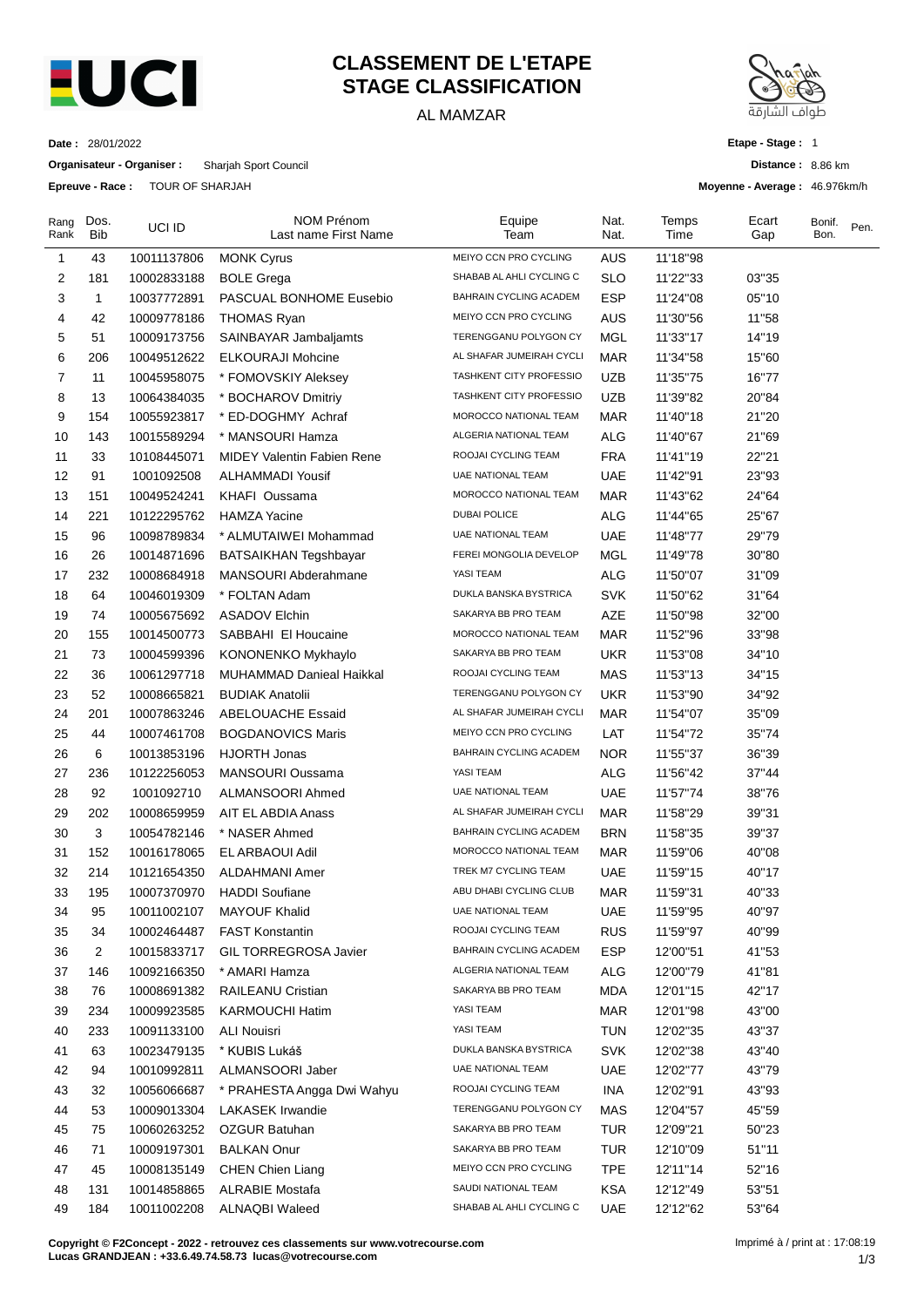| 50  | 205 | 10011127496 | BENOUZZA Hicham                   | AL SHAFAR JUMEIRAH CYCLI       | <b>MAR</b> | 12'13"01 | 54"03    |
|-----|-----|-------------|-----------------------------------|--------------------------------|------------|----------|----------|
| 51  | 15  | 10096876207 | * EMINOV Edem                     | TASHKENT CITY PROFESSIO        | UZB        | 12'13"09 | 54"11    |
| 52  | 212 | 10121654956 | <b>ALMARRI Ahmed Obaid</b>        | TREK M7 CYCLING TEAM           | UAE        | 12'14"27 | 55"29    |
| 53  | 21  | 10006521616 | BAASANKHUU Myagmarsuren           | FEREI MONGOLIA DEVELOP         | MGL        | 12'16"17 | 57"19    |
| 54  | 231 | 10008697345 | OKUBAMARIAM Tesfom                | YASI TEAM                      | ERI        | 12'17"30 | 58"32    |
| 55  | 24  | 10010093034 | <b>BAT-ERDENE Narankhuu</b>       | FEREI MONGOLIA DEVELOP         | <b>MGL</b> | 12'17"76 | 58"78    |
| 56  | 135 | 10093037633 | ALSULAYMI Ali                     | SAUDI NATIONAL TEAM            | <b>KSA</b> | 12'18"02 | 59"04    |
| 57  | 12  | 10009831538 | SUNNATOV Akramjon                 | TASHKENT CITY PROFESSIO        | <b>UZB</b> | 12'18"32 | 59"34    |
| 58  | 65  | 10010948553 | * CHREN Martin                    | DUKLA BANSKA BYSTRICA          | <b>SVK</b> | 12'18"93 | 59"95    |
| 59  | 54  | 10015561915 | * HAMDAN Wan Abdul Rahman         | TERENGGANU POLYGON CY          | MAS        | 12'19"02 | 01'00"04 |
| 60  | 22  | 10014455711 | ERDENEBAT Bilguunjargal           | FEREI MONGOLIA DEVELOP         | <b>MGL</b> | 12'19"34 | 01'00"36 |
| 61  | 171 | 10064624919 | * SBAHI Osama                     | ALNSR SPORT CLUB               | <b>SYR</b> | 12'19"46 | 01'00"48 |
| 62  | 142 | 10009635417 | <b>MANSOURI Islam</b>             | ALGERIA NATIONAL TEAM          | <b>ALG</b> | 12'20"33 | 01'01"35 |
| 63  | 72  | 10003260190 | <b>BUTS Vitaliy</b>               | SAKARYA BB PRO TEAM            | <b>UKR</b> | 12'20"61 | 01'01"63 |
| 64  | 35  | 10011237533 | SEANAUMNUAYPHON Tanaphon          | ROOJAI CYCLING TEAM            | THA        | 12'20"89 | 01'01"91 |
| 65  | 4   | 10005792294 | <b>ALAWI Sayed Ahmed</b>          | BAHRAIN CYCLING ACADEM         | BRN        | 12'21"04 | 01'02"06 |
| 66  | 144 | 10083874163 | * SAHIRI Ayoub                    | ALGERIA NATIONAL TEAM          | ALG        | 12'21"21 | 01'02"23 |
| 67  | 61  | 10046046890 | * ROVDER Pavol                    | DUKLA BANSKA BYSTRICA          | <b>SVK</b> | 12'21"37 | 01'02"39 |
| 68  | 93  | 10051451107 | ALMANSOORI Mohammed               | <b>UAE NATIONAL TEAM</b>       | <b>UAE</b> | 12'22"41 | 01'03"43 |
|     |     |             |                                   | ROOJAI CYCLING TEAM            |            |          |          |
| 69  | 31  | 10004842001 | LOH Sea Keong                     | DUKLA BANSKA BYSTRICA          | MAS        | 12'24"77 | 01'05"79 |
| 70  | 66  | 10008662282 | <b>BASKA Erik</b>                 |                                | <b>SVK</b> | 12'26"07 | 01'07"09 |
| 71  | 222 | 10122294247 | <b>MURAD Omar</b>                 | <b>DUBAI POLICE</b>            | <b>UAE</b> | 12'27"89 | 01'08"91 |
| 72  | 55  | 10050091992 | MAZUKI Nur Amirull Fakhruddin     | TERENGGANU POLYGON CY          | MAS        | 12'28"09 | 01'09"11 |
| 73  | 14  | 10064387469 | * ZABIROV Damir                   | <b>TASHKENT CITY PROFESSIO</b> | <b>UZB</b> | 12'28"60 | 01'09"62 |
| 74  | 56  | 10004127231 | SALEH Mohd Zamri                  | TERENGGANU POLYGON CY          | MAS        | 12'29"24 | 01'10"26 |
| 75  | 224 | 10122295358 | <b>MAHMOUD Faroug</b>             | <b>DUBAI POLICE</b>            | <b>UAE</b> | 12'31"44 | 01'12"46 |
| 76  | 183 | 10051244272 | * AL KAABI Saif                   | SHABAB AL AHLI CYCLING C       | <b>UAE</b> | 12'33"13 | 01'14"15 |
| 77  | 194 | 10050600941 | ALSABBAGH Mohammad                | ABU DHABI CYCLING CLUB         | <b>UAE</b> | 12'35"49 | 01'16"51 |
| 78  | 174 | 10051287116 | * ALMAHRI Hamad                   | ALNSR SPORT CLUB               | <b>UAE</b> | 12'35"85 | 01'16"87 |
| 79  | 193 | 10119838834 | * ALHAMMADI Abdulla               | ABU DHABI CYCLING CLUB         | <b>UAE</b> | 12'36"99 | 01'18"01 |
| 80  | 123 | 10103195351 | ALYAQOOBI Abdulrahman             | SULTANATE OF OMAN NATIO        | OMA        | 12'37"98 | 01'19"00 |
| 81  | 134 | 10058865543 | * ALSHAIKHAHMED Ali               | SAUDI NATIONAL TEAM            | <b>KSA</b> | 12'39"20 | 01'20"22 |
| 82  | 213 | 10110992609 | <b>ALBALUSHI Majid</b>            | TREK M7 CYCLING TEAM           | <b>UAE</b> | 12'40"37 | 01'21"39 |
| 83  | 136 | 10054597543 | <b>ALBRAHIM Nasser</b>            | SAUDI NATIONAL TEAM            | <b>KSA</b> | 12'40"38 | 01'21"40 |
| 84  | 16  | 10011045048 | SAIDOV Ulugbek                    | TASHKENT CITY PROFESSIO        | UZB        | 12'40"53 | 01'21"55 |
| 85  | 115 |             | 10023217437 * RAYES Mohamad Manar | SYRIAN NATIONAL TEAM           | <b>SYR</b> | 12'42"31 | 01'23"33 |
| 86  | 112 | 10121790655 | * ALFARES Nabel                   | SYRIAN NATIONAL TEAM           | SYR        | 12'43"67 | 01'24"69 |
| 87  | 196 | 10115680968 | ALMANSOORI Abdulrahman            | ABU DHABI CYCLING CLUB         | <b>UAE</b> | 12'43"97 | 01'24"99 |
| 88  | 133 | 10097653217 | * ALABDULMUNIM Azzam              | SAUDI NATIONAL TEAM            | <b>KSA</b> | 12'46"09 | 01'27"11 |
| 89  | 5   | 10005792702 | JAWAD Mansoor                     | BAHRAIN CYCLING ACADEM         | <b>BRN</b> | 12'48"08 | 01'29"10 |
| 90  | 153 | 10049713591 | * MAATOUGUI Nasr Eddine           | MOROCCO NATIONAL TEAM          | <b>MAR</b> | 12'48"27 | 01'29"29 |
| 91  | 215 | 10121655865 | ALSUBAIH Mohammed                 | TREK M7 CYCLING TEAM           | <b>UAE</b> | 12'49"23 | 01'30"25 |
| 92  | 192 | 10115680564 | ALGHAFRI Mohammed                 | ABU DHABI CYCLING CLUB         | <b>UAE</b> | 12'49"36 | 01'30"38 |
| 93  | 122 | 10086074649 | * AL-HSANI Munther                | SULTANATE OF OMAN NATIO        | OMA        | 12'50"05 | 01'31"07 |
| 94  | 172 | 10124625883 | * ALSABBAGH Ali                   | ALNSR SPORT CLUB               | <b>UAE</b> | 12'50"89 | 01'31"91 |
| 95  | 235 | 10015590106 | * ASSAL Mohamed-Nadjib            | YASI TEAM                      | ALG        | 12'51"87 | 01'32"89 |
| 96  | 132 |             | <b>ALJABER Mohammad</b>           | SAUDI NATIONAL TEAM            | <b>KSA</b> | 12'55"33 | 01'36"35 |
| 97  | 216 | 10015914953 | ALHOSANI Mohamed                  | TREK M7 CYCLING TEAM           | <b>UAE</b> | 12'56"26 | 01'37"28 |
| 98  | 203 | 10005609614 | <b>MURAD Tariq</b>                | AL SHAFAR JUMEIRAH CYCLI       | <b>UAE</b> | 12'56"39 | 01'37"41 |
| 99  | 182 | 10056054967 | * ALBALOOSHI Nawaf Ahmad          | SHABAB AL AHLI CYCLING C       | <b>UAE</b> | 12'57"39 | 01'38"41 |
| 100 | 204 | 10123315777 | <b>ALSHEMEILI Salem</b>           | AL SHAFAR JUMEIRAH CYCLI       | <b>UAE</b> | 12'57"52 | 01'38"54 |
| 101 | 125 | 10098773363 | * AL-MAMARI Faisal                | SULTANATE OF OMAN NATIO        | OMA        | 12'57"84 | 01'38"86 |
| 102 | 223 | 10122294045 | ALBLOUSHI Yasser                  | DUBAI POLICE                   | <b>UAE</b> | 12'57"95 | 01'38"97 |
| 103 | 186 | 10120414467 | * AHMAD Mamdan                    | SHABAB AL AHLI CYCLING C       | <b>COM</b> | 12'59"87 | 01'40"89 |
| 104 | 176 | 10121884726 | <b>BOULELLOU Abdullah</b>         | ALNSR SPORT CLUB               | <b>ALG</b> | 13'00"19 | 01'41"21 |
| 105 | 211 | 10121654552 | ALBLOOSHI Harib                   | TREK M7 CYCLING TEAM           | <b>UAE</b> | 13'00"54 | 01'41"56 |
| 106 | 246 | 10122233421 | ALBLOOSHI Saeed                   | <b>TORQ TEAM</b>               | <b>UAE</b> | 13'01"96 | 01'42"98 |
| 107 | 191 | 10010997861 | TALAL SOUDIR SMIR Mohamad         | ABU DHABI CYCLING CLUB         | <b>UAE</b> | 13'02"82 | 01'43"84 |
| 108 | 23  | 10054634929 | * DAVAASAMBUU Erkhes              | FEREI MONGOLIA DEVELOP         | <b>MGL</b> | 13'05"92 | 01'46"94 |
| 109 | 124 | 10088569468 | AL RAWAHI Husam                   | SULTANATE OF OMAN NATIO        | OMA        | 13'06"56 | 01'47"58 |
|     |     |             |                                   |                                |            |          |          |

**Copyright © F2Concept - 2022 - retrouvez ces classements sur www.votrecourse.com**

**Lucas GRANDJEAN : +33.6.49.74.58.73 lucas@votrecourse.com**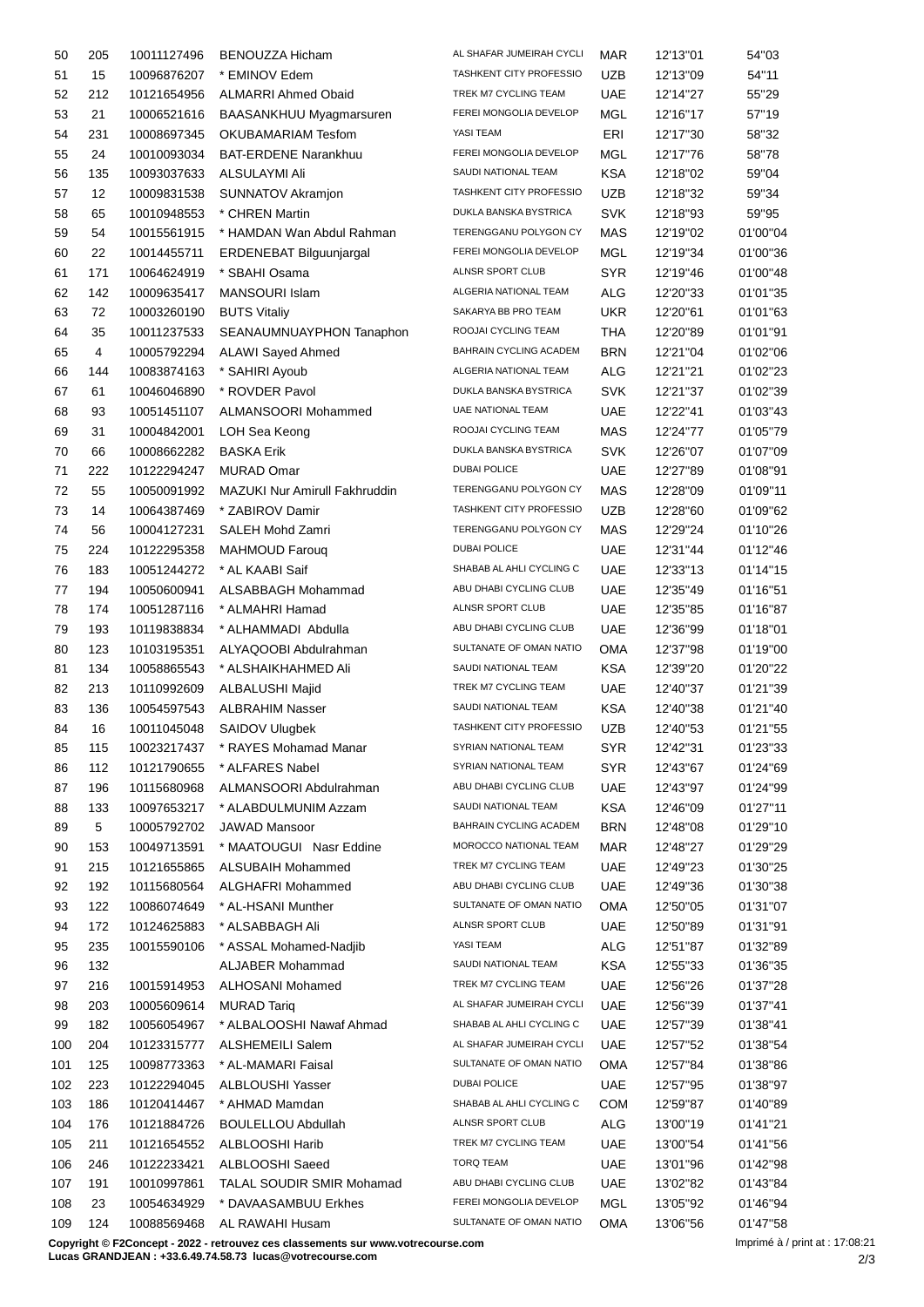| 110 | 156 | 10084610656 | <b>CHAOUI Mohamed</b>         | <b>MOROCCO NATIONAL TEAM</b> | <b>MAR</b> | 13'08"53 | 01'49"55 |
|-----|-----|-------------|-------------------------------|------------------------------|------------|----------|----------|
| 111 | 185 | 10055956149 | * ALMASHGHOUNI Omar           | SHABAB AL AHLI CYCLING C     | <b>UAE</b> | 13'10"12 | 01'51"14 |
| 112 | 225 | 10023453570 | <b>KAHIR Saeed</b>            | <b>DUBAI POLICE</b>          | <b>UAE</b> | 13'12"12 | 01'53"14 |
| 113 | 162 | 10122301119 | <b>KHAIRY Omar</b>            | <b>EGYPT NATIONAL TEAM</b>   | EGY        | 13'16"74 | 01'57"76 |
| 114 | 121 | 10089449441 | * AL-WAHIBI Mohamed           | SULTANATE OF OMAN NATIO      | <b>OMA</b> | 13'18"70 | 01'59"72 |
| 115 | 164 | 10083637626 | <b>ELSEIFY Hassan</b>         | <b>EGYPT NATIONAL TEAM</b>   | <b>EGY</b> | 13'20"15 | 02'01"17 |
| 116 | 243 | 10122224327 | <b>ALSAYEGH Majid</b>         | <b>TORQ TEAM</b>             | <b>UAE</b> | 13'23"11 | 02'04"13 |
| 117 | 173 | 10093901741 | * HABASH Saeed                | <b>ALNSR SPORT CLUB</b>      | <b>UAE</b> | 13'28"81 | 02'09"83 |
| 118 | 175 | 10122294348 | ALBLOOSHI Khalid              | ALNSR SPORT CLUB             | <b>UAE</b> | 13'29"11 | 02'10"13 |
| 119 | 126 | 10103195452 | AL RIYAMI Mazin               | SULTANATE OF OMAN NATIO      | <b>OMA</b> | 13'35"06 | 02'16"08 |
| 120 | 244 | 10122225034 | <b>JALAL Adel</b>             | <b>TORQ TEAM</b>             | <b>UAE</b> | 13'36"67 | 02'17"69 |
| 121 | 161 | 10125349949 | * EZZELDIN Khalifa            | <b>EGYPT NATIONAL TEAM</b>   | EGY        | 13'37"00 | 02'18"02 |
| 122 | 226 | 10122294146 | ABDURABU Abdullah             | <b>DUBAI POLICE</b>          | <b>UAE</b> | 13'37"15 | 02'18"17 |
| 123 | 241 | 10013000812 | MC FADDEW Sean                | <b>TORQ TEAM</b>             | <b>IRL</b> | 13'37"49 | 02'18"51 |
| 124 | 25  | 10009341080 | <b>ERDENESUREN Munkhtulga</b> | FEREI MONGOLIA DEVELOP       | MGL        | 13'42"54 | 02'23"56 |
| 125 | 245 | 10122233219 | ALNAJJAR HASSAN Mohannad      | <b>TORQ TEAM</b>             | <b>UAE</b> | 13'49"00 | 02'30"02 |
| 126 | 163 | 10125350050 | * KHALIFA Abdelrahman         | <b>EGYPT NATIONAL TEAM</b>   | <b>EGY</b> | 13'54"71 | 02'35"73 |
| 127 | 113 | 10125292658 | * MOLHEM Mohamad Ghaith       | SYRIAN NATIONAL TEAM         | <b>SYR</b> | 14'00"69 | 02'41"71 |
| 128 | 242 | 10124252132 | <b>MARWAN</b> Saeed           | <b>TORQ TEAM</b>             | <b>UAE</b> | 14'06"23 | 02'47"25 |

**Aucun coureur hors-délai / No OTL**

**Nombre de partants : 128**

**NON PARTANTS - DN** S

Dossard/Bib 111 - SROUJI Yousef - SYRIAN NATIONAL TEAM - 10014458034 Numbers : 1

**Aucun abandon - No DNF**

 $\ddot{\phantom{a}}$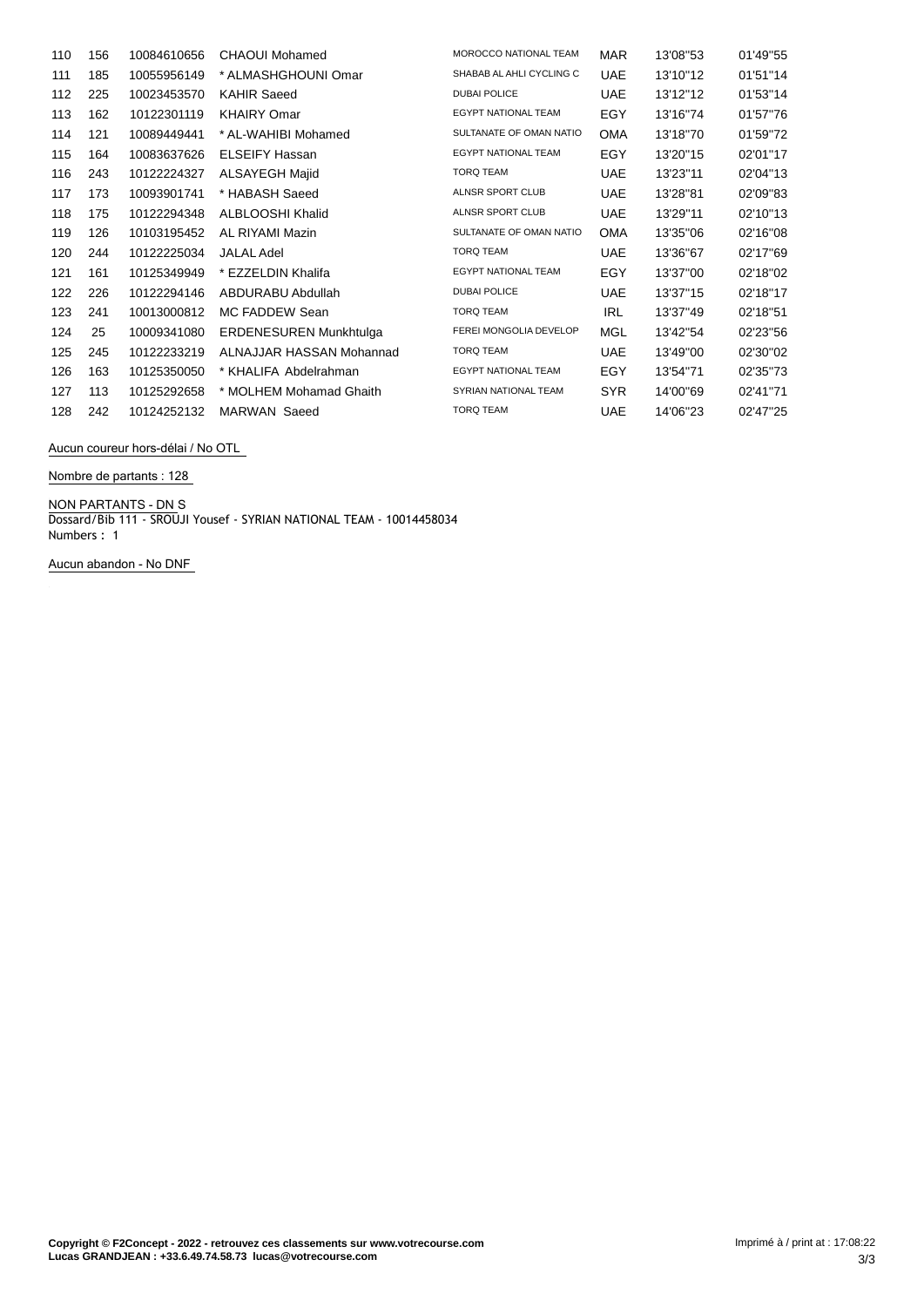

## **CLASSEMENT GENERAL GENERAL CLASSIFICATION**

## AL MAMZAR



**Distance :** 8.86 km

**Etape - Stage :** 1

**Date :** 28/01/2022

**Organisateur - Organiser :** Sharjah Sport Council

**Epreuve - Race :** TOUR OF SHARJAH

|                |              |             |                                           |                             |              | Moyenne - Average: 46.976km/h |              |
|----------------|--------------|-------------|-------------------------------------------|-----------------------------|--------------|-------------------------------|--------------|
| Rang<br>Rank   | Dos.<br>Bib  | UCI ID      | <b>NOM Prénom</b><br>Last name First Name | Equipe<br>Team              | Nat.<br>Nat. | Temps<br>Time                 | Ecart<br>Gap |
| 1              | 43           | 10011137806 | <b>MONK Cyrus</b>                         | MEIYO CCN PRO CYCLING       | AUS          | 11'18"                        |              |
| 2              | 181          | 10002833188 | <b>BOLE Grega</b>                         | SHABAB AL AHLI CYCLING CLUB | <b>SLO</b>   | 11'22"                        | 04"          |
| 3              | $\mathbf{1}$ | 10037772891 | PASCUAL BONHOME Eusebio                   | BAHRAIN CYCLING ACADEMY     | <b>ESP</b>   | 11'24"                        | 06"          |
| 4              | 42           | 10009778186 | <b>THOMAS Ryan</b>                        | MEIYO CCN PRO CYCLING       | AUS          | 11'30"                        | 12"          |
| 5              | 51           | 10009173756 | SAINBAYAR Jambaljamts                     | TERENGGANU POLYGON CYCLIN   | MGL          | 11'33"                        | 15"          |
| 6              | 206          | 10049512622 | <b>ELKOURAJI Mohcine</b>                  | AL SHAFAR JUMEIRAH CYCLING  | <b>MAR</b>   | 11'34"                        | 16"          |
| $\overline{7}$ | 11           | 10045958075 | * FOMOVSKIY Aleksey                       | TASHKENT CITY PROFESSIONAL  | <b>UZB</b>   | 11'35"                        | 17"          |
| 8              | 13           | 10064384035 | * BOCHAROV Dmitriy                        | TASHKENT CITY PROFESSIONAL  | <b>UZB</b>   | 11'39"                        | 21"          |
| 9              | 154          | 10055923817 | * ED-DOGHMY Achraf                        | MOROCCO NATIONAL TEAM       | <b>MAR</b>   | 11'40"                        | 22"          |
| 10             | 143          | 10015589294 | * MANSOURI Hamza                          | ALGERIA NATIONAL TEAM       | ALG          | 11'40"                        | $\mathbf{H}$ |
| 11             | 33           | 10108445071 | MIDEY Valentin Fabien Rene                | ROOJAI CYCLING TEAM         | <b>FRA</b>   | 11'41"                        | 23"          |
| 12             | 91           | 1001092508  | <b>ALHAMMADI Yousif</b>                   | <b>UAE NATIONAL TEAM</b>    | <b>UAE</b>   | 11'42"                        | 24"          |
| 13             | 151          | 10049524241 | <b>KHAFI Oussama</b>                      | MOROCCO NATIONAL TEAM       | <b>MAR</b>   | 11'43"                        | 25"          |
| 14             | 221          | 10122295762 | <b>HAMZA Yacine</b>                       | <b>DUBAI POLICE</b>         | ALG          | 11'44"                        | 26"          |
| 15             | 96           | 10098789834 | * ALMUTAIWEI Mohammad                     | <b>UAE NATIONAL TEAM</b>    | <b>UAE</b>   | 11'48"                        | 30"          |
| 16             | 26           | 10014871696 | <b>BATSAIKHAN Tegshbayar</b>              | FEREI MONGOLIA DEVELOPMEN   | MGL          | 11'49"                        | 31"          |
| 17             | 232          | 10008684918 | MANSOURI Abderahmane                      | YASI TEAM                   | ALG          | 11'50"                        | 32"          |
| 18             | 64           | 10046019309 | * FOLTAN Adam                             | DUKLA BANSKA BYSTRICA       | <b>SVK</b>   | 11'50"                        | $\mathbf{H}$ |
| 19             | 74           | 10005675692 | <b>ASADOV Elchin</b>                      | SAKARYA BB PRO TEAM         | <b>AZE</b>   | 11'50"                        | $\mathbf{H}$ |
| 20             | 155          | 10014500773 | SABBAHI El Houcaine                       | MOROCCO NATIONAL TEAM       | <b>MAR</b>   | 11'52"                        | 34"          |
| 21             | 73           | 10004599396 | KONONENKO Mykhaylo                        | SAKARYA BB PRO TEAM         | <b>UKR</b>   | 11'53"                        | 35"          |
| 22             | 36           | 10061297718 | <b>MUHAMMAD Danieal Haikkal</b>           | ROOJAI CYCLING TEAM         | MAS          | 11'53"                        | $\mathbf{H}$ |
| 23             | 52           | 10008665821 | <b>BUDIAK Anatolii</b>                    | TERENGGANU POLYGON CYCLIN   | <b>UKR</b>   | 11'53"                        | $\mathbf{H}$ |
| 24             | 201          | 10007863246 | <b>ABELOUACHE Essaid</b>                  | AL SHAFAR JUMEIRAH CYCLING  | <b>MAR</b>   | 11'54"                        | 36"          |
| 25             | 44           | 10007461708 | <b>BOGDANOVICS Maris</b>                  | MEIYO CCN PRO CYCLING       | LAT          | 11'54"                        | $\mathbf{H}$ |
| 26             | 6            | 10013853196 | <b>HJORTH Jonas</b>                       | BAHRAIN CYCLING ACADEMY     | <b>NOR</b>   | 11'55"                        | 37"          |
| 27             | 236          | 10122256053 | <b>MANSOURI Oussama</b>                   | YASI TEAM                   | ALG          | 11'56"                        | 38"          |
| 28             | 92           | 1001092710  | ALMANSOORI Ahmed                          | <b>UAE NATIONAL TEAM</b>    | <b>UAE</b>   | 11'57"                        | 39"          |
| 29             | 202          | 10008659959 | AIT EL ABDIA Anass                        | AL SHAFAR JUMEIRAH CYCLING  | MAR          | 11'58"                        | 40"          |
| 30             | 3            | 10054782146 | * NASER Ahmed                             | BAHRAIN CYCLING ACADEMY     | <b>BRN</b>   | 11'58"                        | $\mathbf{H}$ |
| 31             | 152          | 10016178065 | EL ARBAOUI Adil                           | MOROCCO NATIONAL TEAM       | <b>MAR</b>   | 11'59"                        | 41"          |
| 32             | 214          | 10121654350 | <b>ALDAHMANI Amer</b>                     | TREK M7 CYCLING TEAM        | <b>UAE</b>   | 11'59"                        | $\mathbf{H}$ |
| 33             | 195          | 10007370970 | <b>HADDI Soufiane</b>                     | ABU DHABI CYCLING CLUB      | MAR          | 11'59"                        |              |
| 34             | 95           | 10011002107 | <b>MAYOUF Khalid</b>                      | <b>UAE NATIONAL TEAM</b>    | <b>UAE</b>   | 11'59"                        | $\mathbf{H}$ |
| 35             | 34           | 10002464487 | <b>FAST Konstantin</b>                    | ROOJAI CYCLING TEAM         | <b>RUS</b>   | 11'59"                        | $\mathbf{H}$ |
| 36             | 2            | 10015833717 | <b>GIL TORREGROSA Javier</b>              | BAHRAIN CYCLING ACADEMY     | <b>ESP</b>   | 12'00"                        | 42"          |
| 37             | 146          | 10092166350 | * AMARI Hamza                             | ALGERIA NATIONAL TEAM       | <b>ALG</b>   | 12'00"                        | $\mathbf{H}$ |
| 38             | 76           | 10008691382 | RAILEANU Cristian                         | SAKARYA BB PRO TEAM         | <b>MDA</b>   | 12'01"                        | 43"          |
| 39             | 234          | 10009923585 | KARMOUCHI Hatim                           | YASI TEAM                   | <b>MAR</b>   | 12'01"                        | $\mathbf{H}$ |
| 40             | 233          | 10091133100 | ALI Nouisri                               | YASI TEAM                   | <b>TUN</b>   | 12'02"                        | 44"          |
| 41             | 63           | 10023479135 | * KUBIS Lukáš                             | DUKLA BANSKA BYSTRICA       | <b>SVK</b>   | 12'02"                        |              |
| 42             | 94           | 10010992811 | ALMANSOORI Jaber                          | UAE NATIONAL TEAM           | <b>UAE</b>   | 12'02"                        | $\mathbf{H}$ |
| 43             | 32           | 10056066687 | * PRAHESTA Angga Dwi Wahyu                | ROOJAI CYCLING TEAM         | INA          | 12'02"                        | $\mathbf{H}$ |
| 44             | 53           | 10009013304 | <b>LAKASEK Irwandie</b>                   | TERENGGANU POLYGON CYCLIN   | MAS          | 12'04"                        | 46"          |
| 45             | 75           | 10060263252 | OZGUR Batuhan                             | SAKARYA BB PRO TEAM         | TUR          | 12'09"                        | 51"          |
| 46             | 71           | 10009197301 | <b>BALKAN Onur</b>                        | SAKARYA BB PRO TEAM         | <b>TUR</b>   | 12'10"                        | 52"          |
| 47             | 45           | 10008135149 | <b>CHEN Chien Liang</b>                   | MEIYO CCN PRO CYCLING       | <b>TPE</b>   | 12'11"                        | 53"          |
| 48             | 131          | 10014858865 | <b>ALRABIE Mostafa</b>                    | SAUDI NATIONAL TEAM         | <b>KSA</b>   | 12'12"                        | 54"          |
| 49             | 184          | 10011002208 | <b>ALNAQBI Waleed</b>                     | SHABAB AL AHLI CYCLING CLUB | UAE          | 12'12"                        | $\mathbf{H}$ |
|                |              |             |                                           |                             |              |                               |              |

**Copyright © F2Concept - 2022 - retrouvez ces classements sur www.votrecourse.com Lucas GRANDJEAN : +33.6.49.74.58.73 lucas@votrecourse.com**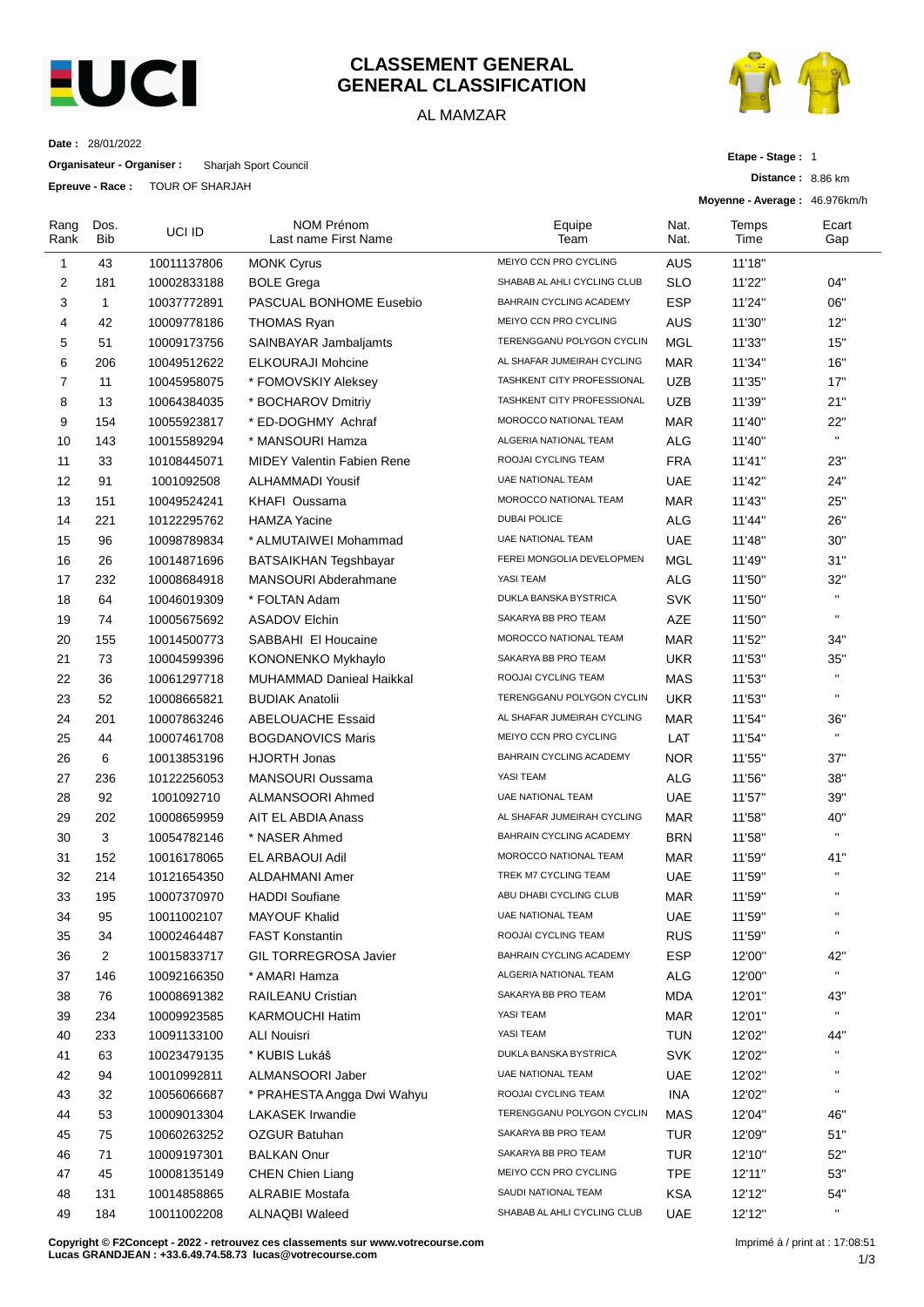| 50  | 205               | 10011127496                | <b>BENOUZZA Hicham</b>                                                           | AL SHAFAR JUMEIRAH CYCLING        | MAR               | 12'13" | 55"                             |
|-----|-------------------|----------------------------|----------------------------------------------------------------------------------|-----------------------------------|-------------------|--------|---------------------------------|
| 51  | 15                | 10096876207                | * EMINOV Edem                                                                    | <b>TASHKENT CITY PROFESSIONAL</b> | <b>UZB</b>        | 12'13" | $\mathbf{H}$                    |
| 52  | 212               | 10121654956                | <b>ALMARRI Ahmed Obaid</b>                                                       | TREK M7 CYCLING TEAM              | <b>UAE</b>        | 12'14" | 56"                             |
| 53  | 21                | 10006521616                | BAASANKHUU Myagmarsuren                                                          | FEREI MONGOLIA DEVELOPMEN         | MGL               | 12'16" | 58"                             |
| 54  | 231               | 10008697345                | OKUBAMARIAM Tesfom                                                               | YASI TEAM                         | ERI               | 12'17" | 59"                             |
| 55  | 24                | 10010093034                | <b>BAT-ERDENE Narankhuu</b>                                                      | FEREI MONGOLIA DEVELOPMEN         | MGL               | 12'17" | $\mathbf{H}$                    |
| 56  | 135               | 10093037633                | ALSULAYMI Ali                                                                    | SAUDI NATIONAL TEAM               | KSA               | 12'18" | 01'00"                          |
| 57  | $12 \overline{ }$ | 10009831538                | <b>SUNNATOV Akramjon</b>                                                         | TASHKENT CITY PROFESSIONAL        | <b>UZB</b>        | 12'18" | $\mathbf{H}$                    |
| 58  | 65                | 10010948553                | * CHREN Martin                                                                   | DUKLA BANSKA BYSTRICA             | <b>SVK</b>        | 12'18" | $\mathbf{u}$                    |
| 59  | 54                | 10015561915                | * HAMDAN Wan Abdul Rahman                                                        | TERENGGANU POLYGON CYCLIN         | MAS               | 12'19" | 01'01"                          |
| 60  | 22                | 10014455711                | ERDENEBAT Bilguunjargal                                                          | FEREI MONGOLIA DEVELOPMEN         | MGL               | 12'19" | $\mathbf{H}$                    |
| 61  | 171               | 10064624919                | * SBAHI Osama                                                                    | ALNSR SPORT CLUB                  | <b>SYR</b>        | 12'19" | $\mathbf{u}$                    |
| 62  | 142               | 10009635417                | <b>MANSOURI Islam</b>                                                            | ALGERIA NATIONAL TEAM             | <b>ALG</b>        | 12'20" | 01'02"                          |
| 63  | 72                | 10003260190                | <b>BUTS Vitaliy</b>                                                              | SAKARYA BB PRO TEAM               | <b>UKR</b>        | 12'20" | $\mathbf{u}$                    |
| 64  | 35                | 10011237533                | SEANAUMNUAYPHON Tanaphon                                                         | ROOJAI CYCLING TEAM               | THA               | 12'20" | $\mathbf{u}$                    |
| 65  | 4                 | 10005792294                | <b>ALAWI Sayed Ahmed</b>                                                         | BAHRAIN CYCLING ACADEMY           | <b>BRN</b>        | 12'21" | 01'03"                          |
| 66  | 144               | 10083874163                | * SAHIRI Ayoub                                                                   | ALGERIA NATIONAL TEAM             | <b>ALG</b>        | 12'21" | $\mathbf{H}$                    |
| 67  | 61                | 10046046890                | * ROVDER Pavol                                                                   | DUKLA BANSKA BYSTRICA             | <b>SVK</b>        | 12'21" | $\mathbf{u}$                    |
| 68  | 93                | 10051451107                | ALMANSOORI Mohammed                                                              | <b>UAE NATIONAL TEAM</b>          | <b>UAE</b>        | 12'22" | 01'04"                          |
| 69  | 31                | 10004842001                | LOH Sea Keong                                                                    | ROOJAI CYCLING TEAM               | <b>MAS</b>        | 12'24" | 01'06"                          |
| 70  | 66                | 10008662282                | <b>BASKA Erik</b>                                                                | DUKLA BANSKA BYSTRICA             | <b>SVK</b>        | 12'26" | 01'08"                          |
| 71  | 222               | 10122294247                | <b>MURAD Omar</b>                                                                | <b>DUBAI POLICE</b>               | UAE               | 12'27" | 01'09"                          |
| 72  | 55                | 10050091992                | MAZUKI Nur Amirull Fakhruddin                                                    | TERENGGANU POLYGON CYCLIN         | MAS               | 12'28" | 01'10"                          |
| 73  | 14                | 10064387469                | * ZABIROV Damir                                                                  | TASHKENT CITY PROFESSIONAL        | <b>UZB</b>        | 12'28" | $\mathbf{u}$                    |
| 74  | 56                | 10004127231                | SALEH Mohd Zamri                                                                 | TERENGGANU POLYGON CYCLIN         | MAS               | 12'29" | 01'11''                         |
| 75  | 224               | 10122295358                | <b>MAHMOUD Faroug</b>                                                            | <b>DUBAI POLICE</b>               | <b>UAE</b>        | 12'31" | 01'13"                          |
| 76  | 183               | 10051244272                | * AL KAABI Saif                                                                  | SHABAB AL AHLI CYCLING CLUB       | <b>UAE</b>        | 12'33" | 01'15"                          |
| 77  | 194               | 10050600941                | ALSABBAGH Mohammad                                                               | ABU DHABI CYCLING CLUB            | <b>UAE</b>        | 12'35" | 01'17"                          |
| 78  | 174               | 10051287116                | * ALMAHRI Hamad                                                                  | ALNSR SPORT CLUB                  | UAE               | 12'35" | $\mathbf{H}$                    |
| 79  | 193               | 10119838834                | * ALHAMMADI Abdulla                                                              | ABU DHABI CYCLING CLUB            | <b>UAE</b>        | 12'36" | 01'18"                          |
| 80  | 123               | 10103195351                | ALYAQOOBI Abdulrahman                                                            | SULTANATE OF OMAN NATIONAL        | OMA               | 12'37" | 01'19"                          |
| 81  | 134               | 10058865543                | * ALSHAIKHAHMED Ali                                                              | SAUDI NATIONAL TEAM               | KSA               | 12'39" | 01'21"                          |
| 82  | 213               | 10110992609                | <b>ALBALUSHI Majid</b>                                                           | TREK M7 CYCLING TEAM              | UAE               | 12'40" | 01'22"                          |
| 83  | 136               | 10054597543                | <b>ALBRAHIM Nasser</b>                                                           | SAUDI NATIONAL TEAM               | KSA               | 12'40" | $\mathbf{H}$                    |
| 84  | 16                | 10011045048                | SAIDOV Ulugbek                                                                   | TASHKENT CITY PROFESSIONAL        | <b>UZB</b>        | 12'40" | $\mathbf{u}$                    |
| 85  | 115               | 10023217437                | * RAYES Mohamad Manar                                                            | SYRIAN NATIONAL TEAM              | SYR               | 12'42" | 01'24"                          |
| 86  | 112               | 10121790655                | * ALFARES Nabel                                                                  | SYRIAN NATIONAL TEAM              | <b>SYR</b>        | 12'43" | 01'25"                          |
|     |                   |                            |                                                                                  | ABU DHABI CYCLING CLUB            |                   |        | $\mathbf{u}$                    |
| 87  | 196               | 10115680968                | ALMANSOORI Abdulrahman                                                           | SAUDI NATIONAL TEAM               | <b>UAE</b>        | 12'43" |                                 |
| 88  | 133<br>5          | 10097653217                | * ALABDULMUNIM Azzam<br><b>JAWAD Mansoor</b>                                     | BAHRAIN CYCLING ACADEMY           | KSA<br><b>BRN</b> | 12'46" | 01'28"<br>01'30"                |
| 89  |                   | 10005792702                | * MAATOUGUI Nasr Eddine                                                          | MOROCCO NATIONAL TEAM             |                   | 12'48" | $\mathbf{u}$                    |
| 90  | 153               | 10049713591<br>10121655865 | <b>ALSUBAIH Mohammed</b>                                                         | TREK M7 CYCLING TEAM              | MAR<br><b>UAE</b> | 12'48" |                                 |
| 91  | 215               |                            | <b>ALGHAFRI Mohammed</b>                                                         | ABU DHABI CYCLING CLUB            |                   | 12'49" | 01'31"<br>$\mathbf{u}$          |
| 92  | 192               | 10115680564                | * AL-HSANI Munther                                                               | SULTANATE OF OMAN NATIONAL        | <b>UAE</b>        | 12'49" |                                 |
| 93  | 122               | 10086074649                |                                                                                  | ALNSR SPORT CLUB                  | OMA               | 12'50" | 01'32"<br>$\mathbf{u}$          |
| 94  | 172               | 10124625883                | * ALSABBAGH Ali<br>* ASSAL Mohamed-Nadjib                                        | YASI TEAM                         | <b>UAE</b>        | 12'50" |                                 |
| 95  | 235               | 10015590106                |                                                                                  | SAUDI NATIONAL TEAM               | <b>ALG</b>        | 12'51" | 01'33"                          |
| 96  | 132               |                            | <b>ALJABER Mohammad</b>                                                          | TREK M7 CYCLING TEAM              | KSA               | 12'55" | 01'37"                          |
| 97  | 216               | 10015914953                | ALHOSANI Mohamed                                                                 | AL SHAFAR JUMEIRAH CYCLING        | <b>UAE</b>        | 12'56" | 01'38"<br>$\mathbf{H}$          |
| 98  | 203               | 10005609614                | <b>MURAD Tariq</b>                                                               | SHABAB AL AHLI CYCLING CLUB       | <b>UAE</b>        | 12'56" |                                 |
| 99  | 182               | 10056054967                | * ALBALOOSHI Nawaf Ahmad                                                         |                                   | UAE               | 12'57" | 01'39"<br>$\mathbf{H}$          |
| 100 | 204               | 10123315777                | <b>ALSHEMEILI Salem</b>                                                          | AL SHAFAR JUMEIRAH CYCLING        | <b>UAE</b>        | 12'57" | $\mathbf{H}$                    |
| 101 | 125               | 10098773363                | * AL-MAMARI Faisal                                                               | SULTANATE OF OMAN NATIONAL        | OMA               | 12'57" | $\mathbf{H}$                    |
| 102 | 223               | 10122294045                | <b>ALBLOUSHI Yasser</b>                                                          | <b>DUBAI POLICE</b>               | <b>UAE</b>        | 12'57" |                                 |
| 103 | 186               | 10120414467                | * AHMAD Mamdan                                                                   | SHABAB AL AHLI CYCLING CLUB       | <b>COM</b>        | 12'59" | 01'41"                          |
| 104 | 176               | 10121884726                | <b>BOULELLOU Abdullah</b>                                                        | ALNSR SPORT CLUB                  | <b>ALG</b>        | 13'00" | 01'42"<br>$\mathbf{H}$          |
| 105 | 211               | 10121654552                | ALBLOOSHI Harib                                                                  | TREK M7 CYCLING TEAM              | <b>UAE</b>        | 13'00" |                                 |
| 106 | 246               | 10122233421                | ALBLOOSHI Saeed                                                                  | <b>TORQ TEAM</b>                  | <b>UAE</b>        | 13'01" | 01'43"                          |
| 107 | 191               | 10010997861                | <b>TALAL SOUDIR SMIR Mohamad</b>                                                 | ABU DHABI CYCLING CLUB            | <b>UAE</b>        | 13'02" | 01'44"                          |
| 108 | 23                | 10054634929                | * DAVAASAMBUU Erkhes                                                             | FEREI MONGOLIA DEVELOPMEN         | MGL               | 13'05" | 01'47"                          |
| 109 | 124               | 10088569468                | AL RAWAHI Husam                                                                  | SULTANATE OF OMAN NATIONAL        | OMA               | 13'06" | 01'48"                          |
|     |                   |                            | Copyright © F2Concept - 2022 - retrouvez ces classements sur www.votrecourse.com |                                   |                   |        | Imprimé à / print at : 17:08:51 |

**Copyright © F2Concept - 2022 - retrouvez ces classements sur www.votrecourse.com**

**Lucas GRANDJEAN : +33.6.49.74.58.73 lucas@votrecourse.com**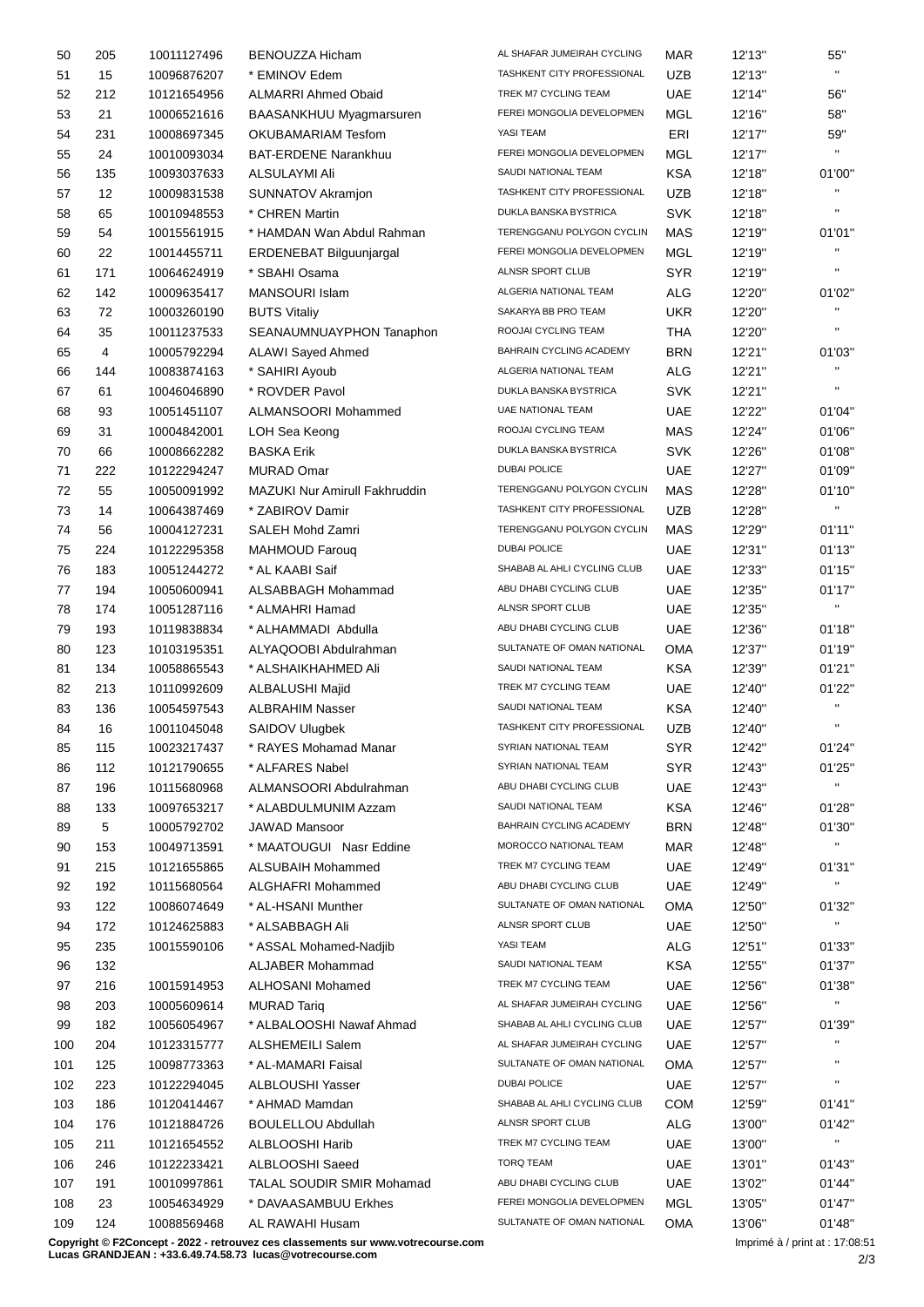| 110 | 156 | 10084610656 | CHAOUI Mohamed                | MOROCCO NATIONAL TEAM       | <b>MAR</b> | 13'08" | 01'50"       |
|-----|-----|-------------|-------------------------------|-----------------------------|------------|--------|--------------|
| 111 | 185 | 10055956149 | * ALMASHGHOUNI Omar           | SHABAB AL AHLI CYCLING CLUB | <b>UAE</b> | 13'10" | 01'52"       |
| 112 | 225 | 10023453570 | <b>KAHIR Saeed</b>            | <b>DUBAI POLICE</b>         | <b>UAE</b> | 13'12" | 01'54"       |
| 113 | 162 | 10122301119 | <b>KHAIRY Omar</b>            | <b>EGYPT NATIONAL TEAM</b>  | EGY        | 13'16" | 01'58"       |
| 114 | 121 | 10089449441 | * AL-WAHIBI Mohamed           | SULTANATE OF OMAN NATIONAL  | <b>OMA</b> | 13'18" | 02'00"       |
| 115 | 164 | 10083637626 | <b>ELSEIFY Hassan</b>         | <b>EGYPT NATIONAL TEAM</b>  | EGY        | 13'20" | 02'02"       |
| 116 | 243 | 10122224327 | <b>ALSAYEGH Majid</b>         | <b>TORQ TEAM</b>            | <b>UAE</b> | 13'23" | 02'05"       |
| 117 | 173 | 10093901741 | * HABASH Saeed                | <b>ALNSR SPORT CLUB</b>     | <b>UAE</b> | 13'28" | 02'10"       |
| 118 | 175 | 10122294348 | ALBLOOSHI Khalid              | <b>ALNSR SPORT CLUB</b>     | <b>UAE</b> | 13'29" | 02'11"       |
| 119 | 126 | 10103195452 | AL RIYAMI Mazin               | SULTANATE OF OMAN NATIONAL  | <b>OMA</b> | 13'35" | 02'17"       |
| 120 | 244 | 10122225034 | <b>JALAL Adel</b>             | <b>TORQ TEAM</b>            | <b>UAE</b> | 13'36" | 02'18"       |
| 121 | 161 | 10125349949 | * EZZELDIN Khalifa            | <b>EGYPT NATIONAL TEAM</b>  | EGY        | 13'37" | 02'19"       |
| 122 | 226 | 10122294146 | ABDURABU Abdullah             | <b>DUBAI POLICE</b>         | <b>UAE</b> | 13'37" | $\mathbf{H}$ |
| 123 | 241 | 10013000812 | MC FADDEW Sean                | <b>TORQ TEAM</b>            | <b>IRL</b> | 13'37" | $\mathbf{H}$ |
| 124 | 25  | 10009341080 | <b>ERDENESUREN Munkhtulga</b> | FEREI MONGOLIA DEVELOPMEN   | <b>MGL</b> | 13'42" | 02'24"       |
| 125 | 245 | 10122233219 | ALNAJJAR HASSAN Mohannad      | <b>TORQ TEAM</b>            | <b>UAE</b> | 13'49" | 02'31"       |
| 126 | 163 | 10125350050 | * KHALIFA Abdelrahman         | <b>EGYPT NATIONAL TEAM</b>  | EGY        | 13'54" | 02'36"       |
| 127 | 113 | 10125292658 | * MOLHEM Mohamad Ghaith       | SYRIAN NATIONAL TEAM        | <b>SYR</b> | 14'00" | 02'42"       |
| 128 | 242 | 10124252132 | <b>MARWAN Saeed</b>           | <b>TORQ TEAM</b>            | <b>UAE</b> | 14'06" | 02'48"       |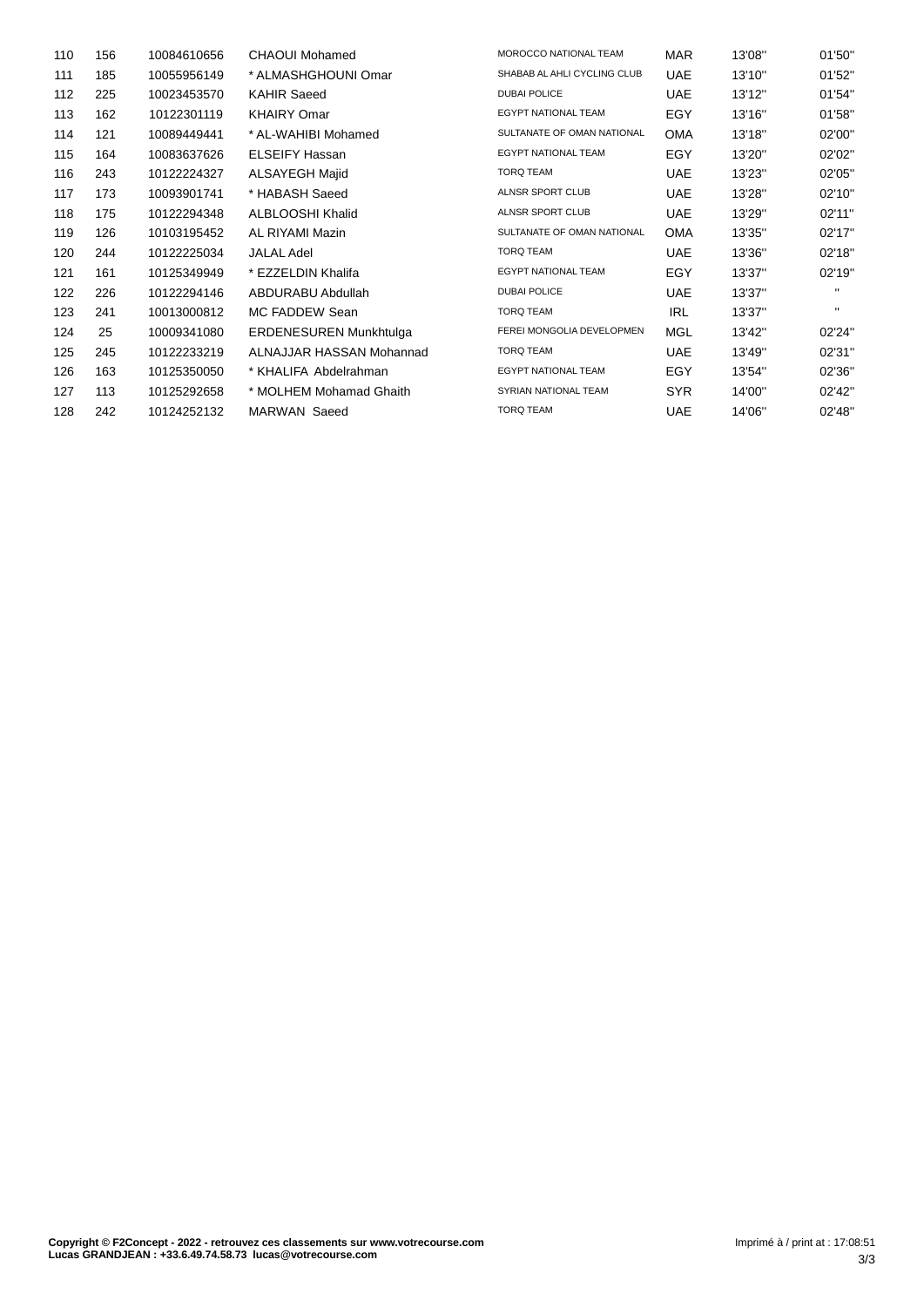

## AL MAMZAR **CLASSEMENT PAR POINTS POINTS CLASSIFICATION**



**Date :** 28/01/2022

**Organisateur - Organiser :** Sharjah Sport Council

**Epreuve - Race :** TOUR OF SHARJAH

### **Classement de l'étape - Stage classification Classement général - General classification**

| Rq             | Dos. | Nom Prénom               | Nat.       | Equipe     | Pts            | Bon. | Rg<br>Rk | Dos.<br>Bib. | Nom Prénom<br>Last name First name | UCI ID      | Equipe<br>Team | Pts            |
|----------------|------|--------------------------|------------|------------|----------------|------|----------|--------------|------------------------------------|-------------|----------------|----------------|
|                |      |                          |            |            |                |      |          | 43           | <b>MONK Cyrus</b>                  | 10011137806 | <b>MPC</b>     | 15             |
|                |      |                          |            |            |                |      | 2        | 181          | <b>BOLE Grega</b>                  | 10002833188 | <b>SHA</b>     | 13             |
|                | 43   | <b>MONK Cyrus</b>        | <b>AUS</b> | <b>MPC</b> | 15             |      | 3        |              | PASCUAL BONHOME Eusebio            | 10037772891 | <b>BCA</b>     | 1 <sup>1</sup> |
| 2              | 181  | <b>BOLE Grega</b>        | <b>SLO</b> | <b>SHA</b> | 13             |      | 4        | 42           | <b>THOMAS Ryan</b>                 | 10009778186 | <b>MPC</b>     | ٤              |
|                |      |                          |            |            |                |      | 5        | 51           | SAINBAYAR Jambaljamts              | 10009173756 | <b>TSG</b>     |                |
| 3              |      | PASCUAL BONHOME Eusebio  | <b>ESP</b> | <b>BCA</b> | 10             |      | 6        | 206          | <b>ELKOURAJI Mohcine</b>           | 10049512622 | <b>JUM</b>     |                |
| $\overline{4}$ | 42   | <b>THOMAS Ryan</b>       | <b>AUS</b> | <b>MPC</b> | 8              |      |          | 11           | <b>FOMOVSKIY Aleksey</b>           | 10045958075 | <b>TCM</b>     |                |
|                |      |                          |            |            |                |      | 8        | 13           | <b>BOCHAROV Dmitriy</b>            | 10064384035 | <b>TCM</b>     |                |
| 5              | 51   | SAINBAYAR Jambaljamts    | MGL        | <b>TSG</b> | 6              |      | 9        | 154          | ED-DOGHMY Achraf                   | 10055923817 | <b>MAR</b>     |                |
| 6              | 206  | <b>ELKOURAJI Mohcine</b> | <b>MAR</b> | JUM        | 5              |      | 10       | 143          | <b>MANSOURI Hamza</b>              | 10015589294 | <b>ALG</b>     |                |
| $\overline{7}$ | 11   | <b>FOMOVSKIY Aleksey</b> | <b>UZB</b> | <b>TCM</b> | 4              |      |          |              |                                    |             |                |                |
| 8              | 13   | <b>BOCHAROV Dmitriy</b>  | <b>UZB</b> | <b>TCM</b> | 3              |      |          |              |                                    |             |                |                |
| 9              | 154  | ED-DOGHMY Achraf         | <b>MAR</b> | <b>MAR</b> | $\overline{2}$ |      |          |              |                                    |             |                |                |
| 10             | 143  | <b>MANSOURI Hamza</b>    | ALG        | <b>ALG</b> |                |      |          |              |                                    |             |                |                |

## **Etape - Stage :** 1

| Nat.       | Equipe     | Pts | Bon. | Rg<br>Rk       | Dos.<br>Bib. | Nom Prénom<br>Last name First name | UCI ID      | Equipe<br>Team | Pts            |
|------------|------------|-----|------|----------------|--------------|------------------------------------|-------------|----------------|----------------|
|            |            |     |      |                | 43           | <b>MONK Cyrus</b>                  | 10011137806 | <b>MPC</b>     | 15             |
|            |            |     |      | 2              | 181          | <b>BOLE Grega</b>                  | 10002833188 | <b>SHA</b>     | 13             |
| AUS        | <b>MPC</b> | 15  |      | 3              |              | PASCUAL BONHOME Eusebio            | 10037772891 | <b>BCA</b>     | 10             |
|            |            |     |      | $\overline{4}$ | 42           | <b>THOMAS Ryan</b>                 | 10009778186 | <b>MPC</b>     | 8              |
| SLO        | <b>SHA</b> | 13  |      | 5              | 51           | SAINBAYAR Jambaljamts              | 10009173756 | <b>TSG</b>     | 6              |
| ESP        | <b>BCA</b> | 10  |      | 6              | 206          | <b>ELKOURAJI Mohcine</b>           | 10049512622 | <b>JUM</b>     | 5              |
| AUS        | <b>MPC</b> | 8   |      | 7              | 11           | <b>FOMOVSKIY Aleksey</b>           | 10045958075 | <b>TCM</b>     | $\overline{4}$ |
|            |            |     |      | 8              | 13           | <b>BOCHAROV Dmitriv</b>            | 10064384035 | <b>TCM</b>     | 3              |
| MGL        | <b>TSG</b> | 6   |      | 9              | 154          | ED-DOGHMY Achraf                   | 10055923817 | <b>MAR</b>     | 2              |
| <b>MAR</b> | <b>JUM</b> | 5   |      | 10             | 143          | MANSOURI Hamza                     | 10015589294 | <b>ALG</b>     |                |
|            |            |     |      |                |              |                                    |             |                |                |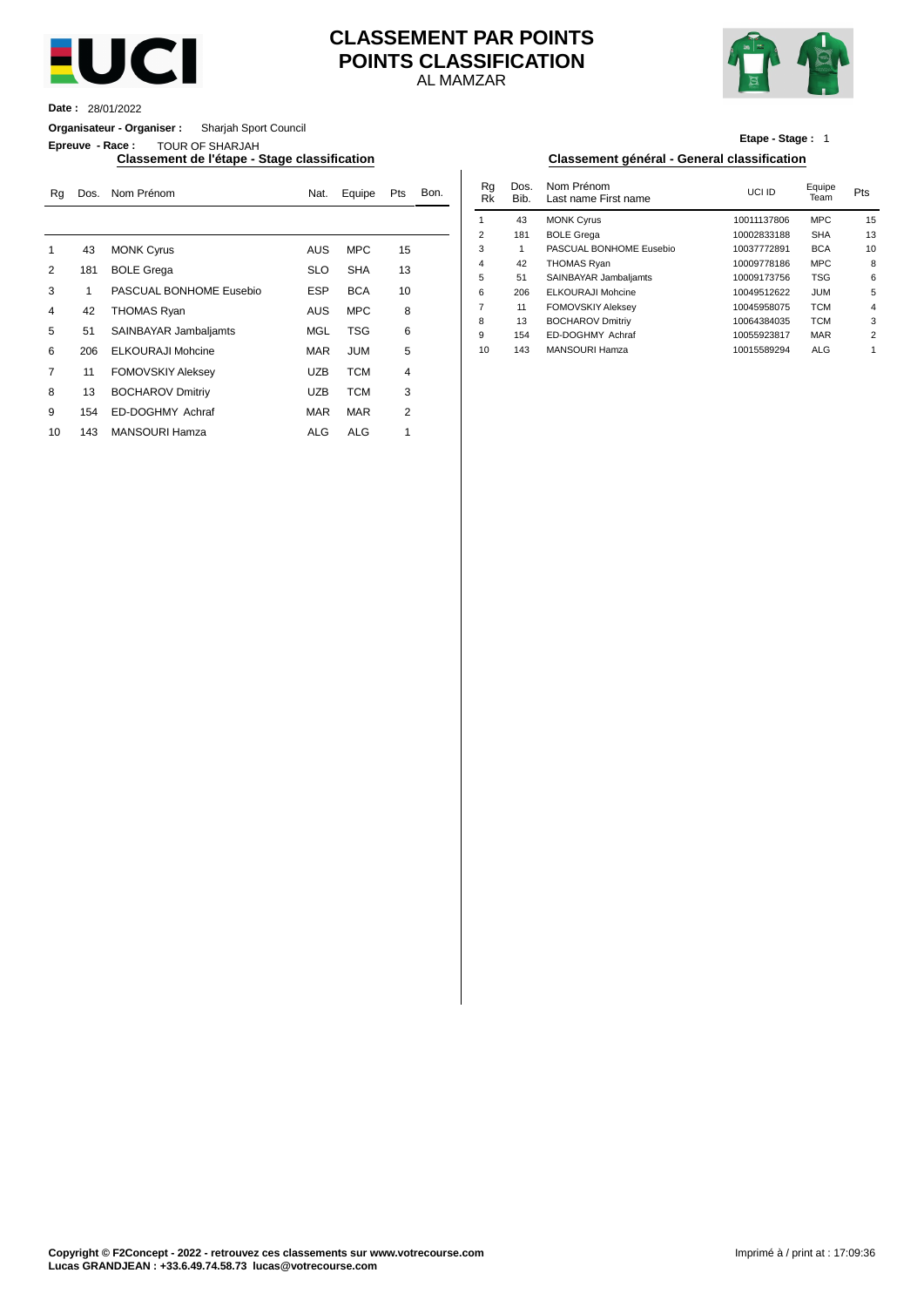

## AL MAMZAR **CLASSEMENT GENERAL DES JEUNES BEST YOUNG GENERAL CLASSIFICATION**



**Etape - Stage :** 1

**Distance :** 8.86 km

**Date :** 28/01/2022

**Organisateur - Organiser :** Sharjah Sport Council

**Epreuve - Race :** TOUR OF SHARJAH

| Rang<br>Rank   | Dos.<br>Bib | <b>NOM Prénom</b><br>Last name First Name | Equipe<br>Team                     | UCI ID      | Temps<br>Time | Ecart<br>Gap |
|----------------|-------------|-------------------------------------------|------------------------------------|-------------|---------------|--------------|
| $\mathbf{1}$   | 11          | <b>FOMOVSKIY Aleksey</b>                  | TASHKENT CITY PROFESSIONAL CYCLING | 10045958075 | 11'35"        |              |
| 2              | 13          | <b>BOCHAROV Dmitriy</b>                   | TASHKENT CITY PROFESSIONAL CYCLING | 10064384035 | 11'39"        | 04"          |
| 3              | 154         | ED-DOGHMY Achraf                          | MOROCCO NATIONAL TEAM              | 10055923817 | 11'40"        | 05"          |
| 4              | 143         | <b>MANSOURI Hamza</b>                     | ALGERIA NATIONAL TEAM              | 10015589294 | 11'40"        | $\mathbf{u}$ |
| 5              | 96          | ALMUTAIWEI Mohammad                       | <b>UAE NATIONAL TEAM</b>           | 10098789834 | 11'48"        | 13"          |
| 6              | 64          | <b>FOLTAN Adam</b>                        | DUKLA BANSKA BYSTRICA              | 10046019309 | 11'50"        | 15"          |
| $\overline{7}$ | 3           | <b>NASER Ahmed</b>                        | <b>BAHRAIN CYCLING ACADEMY</b>     | 10054782146 | 11'58"        | 23"          |
| 8              | 146         | <b>AMARI Hamza</b>                        | ALGERIA NATIONAL TEAM              | 10092166350 | 12'00"        | 25"          |
| 9              | 63          | <b>KUBIS Lukáš</b>                        | DUKLA BANSKA BYSTRICA              | 10023479135 | 12'02"        | 27"          |
| 10             | 32          | PRAHESTA Angga Dwi Wahyu                  | ROOJAI CYCLING TEAM                | 10056066687 | 12'02"        | $\mathbf{u}$ |
| 11             | 15          | <b>EMINOV Edem</b>                        | TASHKENT CITY PROFESSIONAL CYCLING | 10096876207 | 12'13"        | 38"          |
| 12             | 65          | <b>CHREN Martin</b>                       | DUKLA BANSKA BYSTRICA              | 10010948553 | 12'18"        | 43"          |
| 13             | 54          | <b>HAMDAN Wan Abdul Rahman</b>            | TERENGGANU POLYGON CYCLING TEAM    | 10015561915 | 12'19"        | 44"          |
| 14             | 171         | SBAHI Osama                               | ALNSR SPORT CLUB                   | 10064624919 | 12'19"        | $\mathbf{u}$ |
| 15             | 144         | SAHIRI Ayoub                              | ALGERIA NATIONAL TEAM              | 10083874163 | 12'21"        | 46"          |
| 16             | 61          | <b>ROVDER Pavol</b>                       | DUKLA BANSKA BYSTRICA              | 10046046890 | 12'21"        | $\mathbf{u}$ |
| 17             | 14          | <b>ZABIROV Damir</b>                      | TASHKENT CITY PROFESSIONAL CYCLING | 10064387469 | 12'28"        | 53"          |
| 18             | 183         | AL KAABI Saif                             | SHABAB AL AHLI CYCLING CLUB        | 10051244272 | 12'33"        | 58"          |
| 19             | 174         | <b>ALMAHRI Hamad</b>                      | ALNSR SPORT CLUB                   | 10051287116 | 12'35"        | 01'00"       |
| 20             | 193         | ALHAMMADI Abdulla                         | ABU DHABI CYCLING CLUB             | 10119838834 | 12'36"        | 01'01"       |
| 21             | 134         | ALSHAIKHAHMED Ali                         | SAUDI NATIONAL TEAM                | 10058865543 | 12'39"        | 01'04"       |
| 22             | 115         | <b>RAYES Mohamad Manar</b>                | SYRIAN NATIONAL TEAM               | 10023217437 | 12'42"        | 01'07"       |
| 23             | 112         | <b>ALFARES Nabel</b>                      | SYRIAN NATIONAL TEAM               | 10121790655 | 12'43"        | 01'08"       |
| 24             | 133         | <b>ALABDULMUNIM Azzam</b>                 | <b>SAUDI NATIONAL TEAM</b>         | 10097653217 | 12'46"        | 01'11"       |
| 25             | 153         | MAATOUGUI Nasr Eddine                     | <b>MOROCCO NATIONAL TEAM</b>       | 10049713591 | 12'48"        | 01'13"       |
| 26             | 122         | <b>AL-HSANI Munther</b>                   | SULTANATE OF OMAN NATIONAL TEAM    | 10086074649 | 12'50"        | 01'15"       |
| 27             | 172         | ALSABBAGH Ali                             | ALNSR SPORT CLUB                   | 10124625883 | 12'50"        | H.           |
| 28             | 235         | <b>ASSAL Mohamed-Nadjib</b>               | YASI TEAM                          | 10015590106 | 12'51"        | 01'16"       |
| 29             | 182         | ALBALOOSHI Nawaf Ahmad                    | SHABAB AL AHLI CYCLING CLUB        | 10056054967 | 12'57"        | 01'22"       |
| 30             | 125         | <b>AL-MAMARI Faisal</b>                   | SULTANATE OF OMAN NATIONAL TEAM    | 10098773363 | 12'57"        | $\mathbf{u}$ |
| 31             | 186         | AHMAD Mamdan                              | SHABAB AL AHLI CYCLING CLUB        | 10120414467 | 12'59"        | 01'24"       |
| 32             | 23          | DAVAASAMBUU Erkhes                        | FEREI MONGOLIA DEVELOPMENT TEAM    | 10054634929 | 13'05"        | 01'30"       |
| 33             | 185         | ALMASHGHOUNI Omar                         | SHABAB AL AHLI CYCLING CLUB        | 10055956149 | 13'10"        | 01'35"       |
| 34             | 121         | AL-WAHIBI Mohamed                         | SULTANATE OF OMAN NATIONAL TEAM    | 10089449441 | 13'18"        | 01'43"       |
| 35             | 173         | <b>HABASH Saeed</b>                       | <b>ALNSR SPORT CLUB</b>            | 10093901741 | 13'28"        | 01'53"       |
| 36             | 161         | <b>EZZELDIN Khalifa</b>                   | <b>EGYPT NATIONAL TEAM</b>         | 10125349949 | 13'37"        | 02'02"       |
| 37             | 163         | KHALIFA Abdelrahman                       | <b>EGYPT NATIONAL TEAM</b>         | 10125350050 | 13'54"        | 02'19"       |
| 38             | 113         | <b>MOLHEM Mohamad Ghaith</b>              | SYRIAN NATIONAL TEAM               | 10125292658 | 14'00"        | 02'25"       |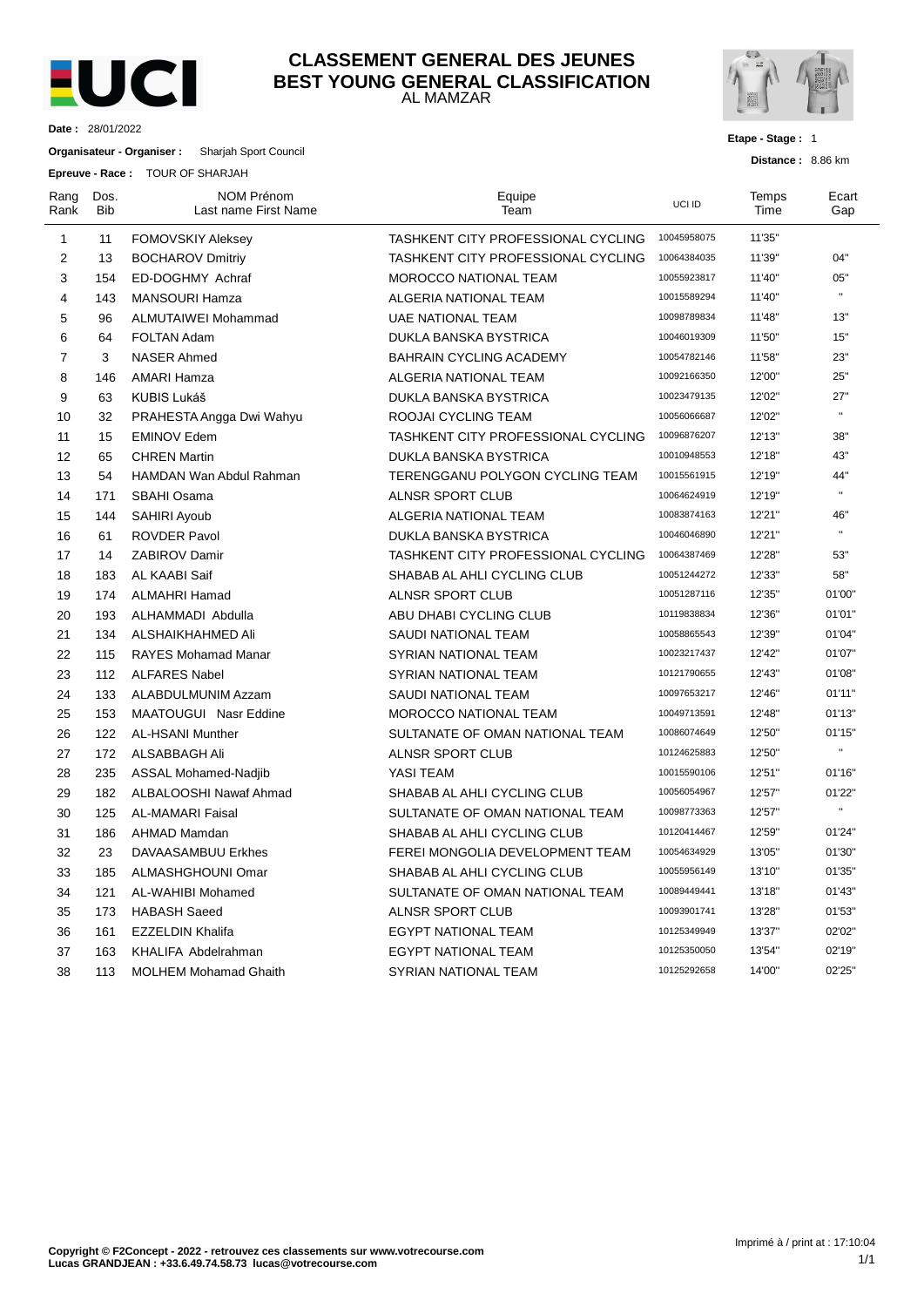

## **CLASSEMENT PAR EQUIPE - TEAM CLASSIFICATION**

AL MAMZAR

Ĭ.



**Etape - Stage :** 1

**Date :** 28/01/2022

 $\overline{a}$ 

**Organisateur - Organiser :** Sharjah Sport Council

**Epreuve - Race :** TOUR OF SHARJAH

### **Classement de l'étape - Stage classification Classement général - Général classification**

| Rg<br>Rk | Equipe<br>Team                                                   | Temps<br>Time    | Ecart<br>Gap     |
|----------|------------------------------------------------------------------|------------------|------------------|
| 1        | MEIYO CCN PRO CYCLING<br>43 - 42 - 44                            | 34'42"           |                  |
| 2        | MOROCCO NATIONAL TEAM<br>154 - 151 - 155                         | 35'15"           | 33"              |
| 3        | <b>BAHRAIN CYCLING ACADEMY</b><br>$1 - 6 - 3$                    | 35'17"           | 35"              |
| 4        | AL SHAFAR JUMEIRAH CYCLING TEAM<br>206 - 201 - 202               | 35'26"           | 44"              |
| 5        | <b>UAE NATIONAL TEAM</b><br>$91 - 96 - 92$                       | 35'27"           | 45"              |
| 6        | TASHKENT CITY PROFESSIONAL CYCLING<br><b>TEAM</b>                | 35'27"           | 45"              |
| 7        | $11 - 13 - 15$<br>TERENGGANU POLYGON CYCLING TEAM                | 35'30"           | 48"              |
| 8        | $51 - 52 - 53$<br>ROOJAI CYCLING TEAM                            | 35'33"           | 51"              |
| 9        | $33 - 36 - 34$<br>SAKARYA BB PRO TEAM                            | 35'44"           | 01'02"           |
| 10<br>11 | 74 - 73 - 76<br>YASI TEAM<br>232 - 236 - 234                     | 35'47"<br>36'00" | 01'05"<br>01'18" |
| 12       | ALGERIA NATIONAL TEAM<br>143 - 146 - 142                         | 36'07"           | 01'25"           |
| 13       | SHABAB AL AHLI CYCLING CLUB<br>181 - 184 - 183                   | 36'10"           | 01'28"           |
| 14       | <b>DUKLA BANSKA BYSTRICA</b><br>$64 - 63 - 65$                   | 36'22"           | 01'40"           |
| 15       | FEREI MONGOLIA DEVELOPMENT TEAM<br>26 - 21 - 24                  | 36'42"           | 02'00"           |
| 16       | <b>DUBAI POLICE</b><br>221 - 222 - 224                           | 36'53"           | 02'11"           |
| 17       | TREK M7 CYCLING TEAM<br>214 - 212 - 213                          | 37'09"           | 02'27"           |
| 18       | SAUDI NATIONAL TEAM<br>131 - 135 - 134<br>ABU DHABI CYCLING CLUB | 37'10"           | 02'28"           |
| 19       | 195 - 194 - 193<br><b>ALNSR SPORT CLUB</b>                       | 37'44"           | 03'02"           |
| 20       | 171 - 174 - 172<br>SULTANATE OF OMAN NATIONAL TEAM               | 38'24"           | 03'42"           |
| 21       | 123 - 122 - 125<br>SYRIAN NATIONAL TEAM                          | 39'25"           | 04'43"           |
| 22       | 115 - 112 - 113<br><b>TORQ TEAM</b>                              | 40'00"           | 05'18"           |
| 23       | 246 - 243 - 244<br><b>EGYPT NATIONAL TEAM</b><br>162 - 164 - 161 | 40'13"           | 05'31"           |

| Rg<br>Rk | Equipe<br>Team                                    | Temps<br>Time | Ecart<br>Gap |
|----------|---------------------------------------------------|---------------|--------------|
| 1        | MEIYO CCN PRO CYCLING                             | 34'42"        |              |
| 2        | <b>MOROCCO NATIONAL TEAM</b>                      | 35'15"        | 33"          |
| 3        | <b>BAHRAIN CYCLING ACADEMY</b>                    | 35'17"        | 35"          |
| 4        | AL SHAFAR JUMEIRAH CYCLING TEAM                   | 35'26"        | 44"          |
| 5        | <b>UAE NATIONAL TEAM</b>                          | 35'27"        | 45"          |
| 6        | TASHKENT CITY PROFESSIONAL CYCLING<br><b>TEAM</b> | 35'27"        | 45"          |
| 7        | TERENGGANU POLYGON CYCLING TEAM                   | 35'30"        | 48"          |
| 8        | ROOJAI CYCLING TEAM                               | 35'33"        | 51"          |
| 9        | SAKARYA BB PRO TEAM                               | 35'44"        | 01'02"       |
| 10       |                                                   | 35'47"        | 01'05"       |
| 11       | YASI TEAM                                         | 36'00"        | 01'18"       |
| 12       | ALGERIA NATIONAL TEAM                             | 36'07"        | 01'25"       |
| 13       | SHABAB AL AHLI CYCLING CLUB                       | 36'10"        | 01'28"       |
| 14       | DUKLA BANSKA BYSTRICA                             | 36'22"        | 01'40''      |
| 15       | FEREI MONGOLIA DEVELOPMENT TEAM                   | 36'42"        | 02'00"       |
| 16       | <b>DUBAI POLICE</b>                               | 36'53"        | 02'11"       |
|          | TREK M7 CYCLING TEAM                              |               |              |
| 17       | SAUDI NATIONAL TEAM                               | 37'09"        | 02'27"       |
| 18       | ABU DHABI CYCLING CLUB                            | 37'10"        | 02'28"       |
| 19       | <b>ALNSR SPORT CLUB</b>                           | 37'44"        | 03'02"       |
| 20       | SULTANATE OF OMAN NATIONAL TEAM                   | 38'24"        | 03'42"       |
| 21       |                                                   | 39'25"        | 04'43"       |
| 22       | SYRIAN NATIONAL TEAM                              | 40'00"        | 05'18"       |
| 23       | TORQ TEAM                                         | 40'13"        | 05'31"       |
|          | <b>EGYPT NATIONAL TEAM</b>                        |               |              |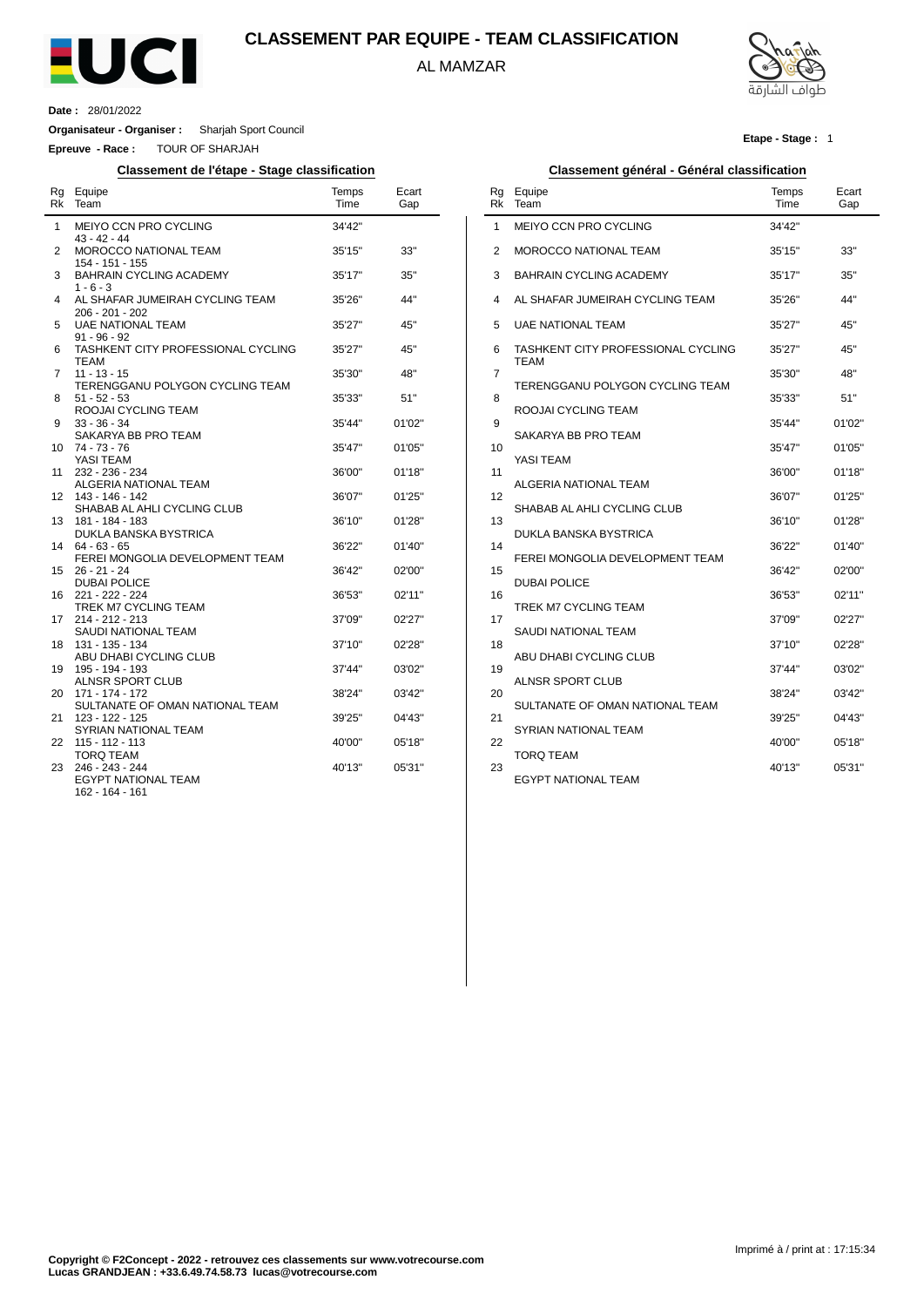## UNIVERSITY CITY **ORDRE DES VOITURES POUR L'ETAPE N° 2 CONVOY ORDER FOR STAGE 2**

29/01/2022 **Date :**

TOUR OF SHARJAH Sharjah Sport Council **Organisateur - Organiseur : Epreuve - Race :**

| Rang<br>Rank   | Equipe<br>Team                          |
|----------------|-----------------------------------------|
| 1              | <b>MEIYO CCN PRO CYCLING</b>            |
| 2              | SHABAB AL AHLI CYCLING CLUB             |
| 3              | <b>BAHRAIN CYCLING ACADEMY</b>          |
| 4              | TERENGGANU POLYGON CYCLING TEAM         |
| 5              | AL SHAFAR JUMEIRAH CYCLING TEAM         |
| 6              | TASHKENT CITY PROFESSIONAL CYCLING TEAM |
| $\overline{7}$ | <b>MOROCCO NATIONAL TEAM</b>            |
| 8              | ALGERIA NATIONAL TEAM                   |
| 9              | ROOJALCYCLING TEAM                      |
| 10             | <b>UAE NATIONAL TEAM</b>                |
| 11             | <b>DUBAI POLICE</b>                     |
| 12             | FEREI MONGOLIA DEVELOPMENT TEAM         |
| 13             | <b>YASI TEAM</b>                        |
| 14             | DUKLA BANSKA BYSTRICA                   |
| 15             | SAKARYA BB PRO TEAM                     |
| 16             | TREK M7 CYCLING TEAM                    |
| 17             | ABU DHABI CYCLING CLUB                  |
| 18             | <b>SAUDI NATIONAL TEAM</b>              |
| 19             | <b>ALNSR SPORT CLUB</b>                 |
| 20             | SULTANATE OF OMAN NATIONAL TEAM         |
| 21             | <b>SYRIAN NATIONAL TEAM</b>             |
| 22             | <b>TORQ TEAM</b>                        |
| 23             | <b>EGYPT NATIONAL TEAM</b>              |